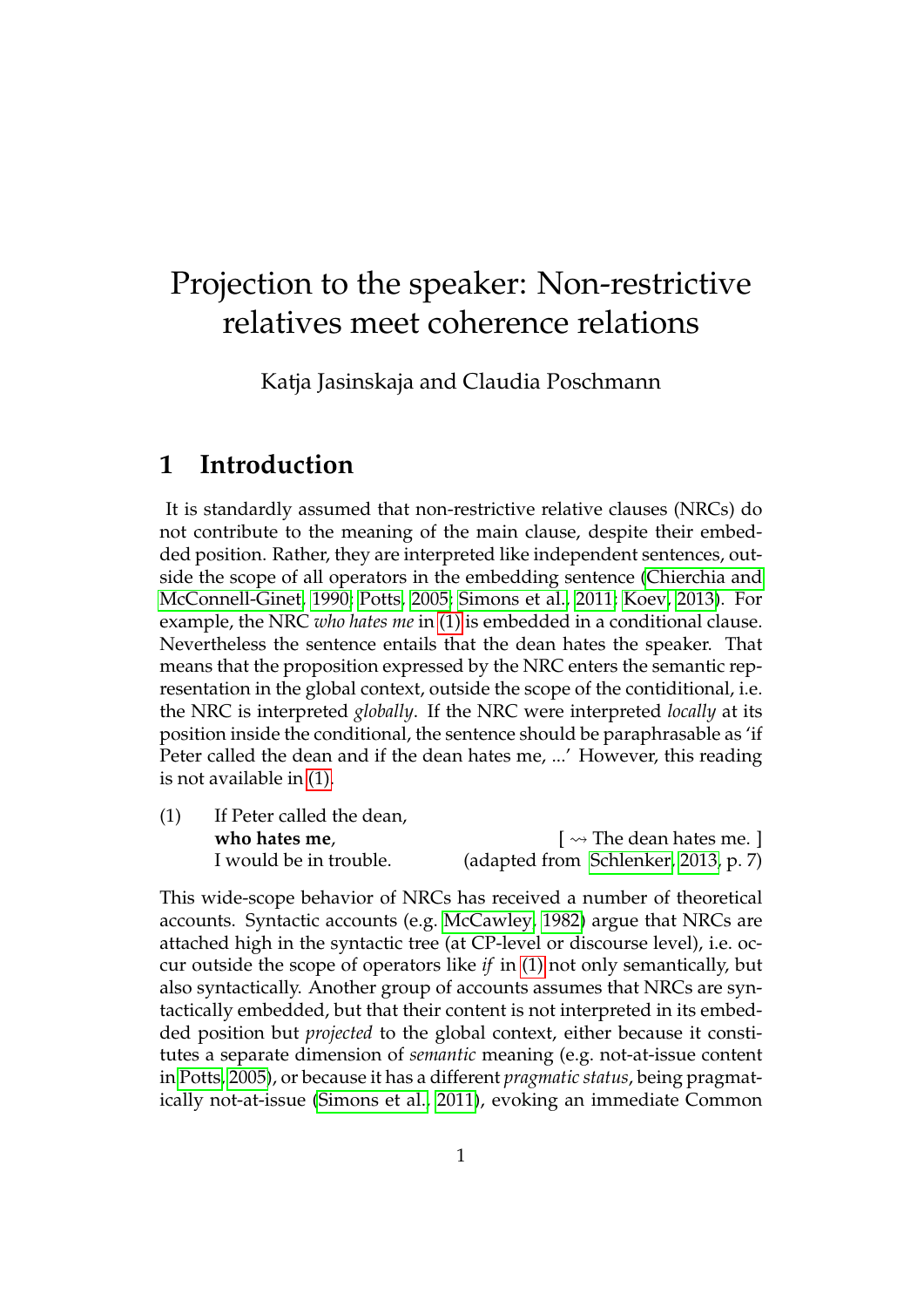Ground update [\(AnderBois et al., 2011\)](#page-20-4), or having its own illocutionary force [\(Koev, 2013\)](#page-20-2). All these accounts predict that NRCs invariably receive global interpretation, i.e. contribute a proposition outside the scope all semantic operators in the sentence.

However, [Schlenker](#page-21-1) [\(2013\)](#page-21-1) has recently pointed out a number of puzzling examples from English and French, in which the NRC appears to receive a local interpretation. For example, the NRC in [\(2\)](#page-1-0) does not necessarily commit the speaker to the assumption that the dean already called the chair.

<span id="page-1-0"></span>(2) If Peter called the dean, **who then called the chair,**  $\left[\sqrt{m} \text{ The clean called the chair. }\right]$ I would be in trouble. (adapted from [Schlenker, 2013,](#page-21-1) p. 7)

However, the conditions that license such local readings are poorly understood. The main goal of this paper is to find the generalization that best describes the projection pattern of NRCs, and to move towards a better theoretical unterstanding of this phenomenon. We will start in section [2](#page-2-0) by giving a brief overview over the contrasts reported by [Schlenker](#page-21-1) [\(2013\)](#page-21-1) and recapitulating related experimental results of [Poschmann](#page-20-5) [\(2018\)](#page-20-5), which both point towards a dependency of NRC scope on coherence relations. In section [3,](#page-6-0) we will review some ideas on what could stand behind these observations, and argue that the availability of local readings cannot be reduced to the syntactic differences between appositive and continuative relative clauses described by [Holler](#page-20-6) [\(2005\)](#page-20-6) or to anaphoric trapping in the sense of [van der Sandt](#page-21-2) [\(1992\)](#page-21-2). On the basis of the observations accummulated up to that point, most notably, the apparent tendency of NRCs to be interpreted locally if they are connected to their host clause by a coordinating coherence relation like *Narration* or *Contrast* (in contrast to subordinating relations in the sense of [Asher and Vieu, 2005\)](#page-20-7), section [4](#page-9-0) will finally motivate a change of perspective upon the problem: Instead of taking projection from NRCs as the normal case and explaining local readings, we will take local interpretation as the default, and try to explain projection within the observed limits. In section [5](#page-12-0) we will argue ultimately that NRCs project only if they are speaker-oriented, and that they are speaker-oriented only if the speakers attitude towards the content of the NRC is either explicitly marked or the NRC is connected to the context by an implicit speaker-oriented coherence relation. We will show that the distinction between speaker-oriented vs. non-speaker-oriented coherence relations describes better the conditions for global vs. local interpretation of NRCs than subordinating vs. coordinating relations.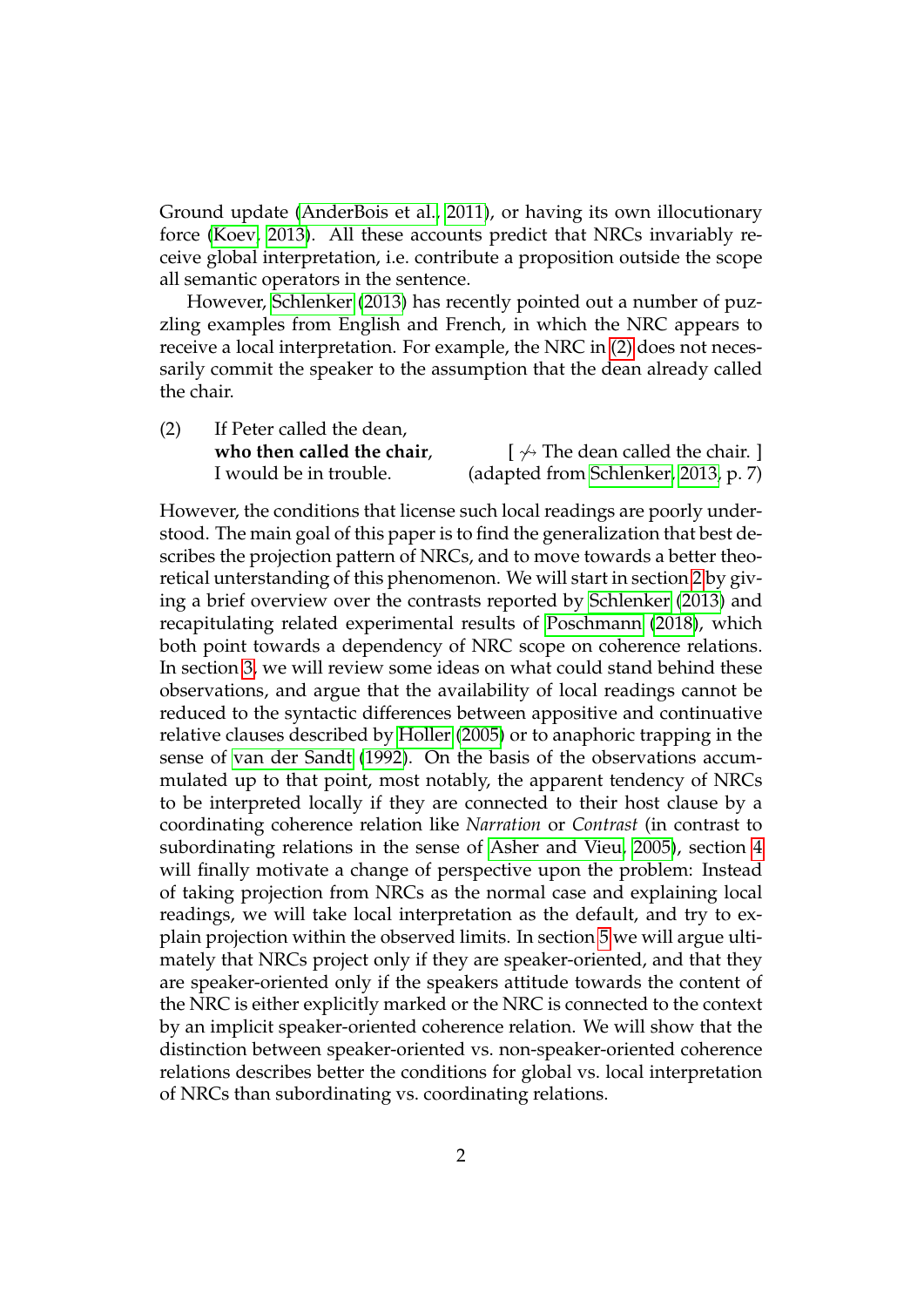## <span id="page-2-0"></span>**2 Local Readings**

### **2.1 Local readings are local readings**

We agree with [Schlenker](#page-21-1) [\(2013\)](#page-21-1) that examples such as [\(2\)](#page-1-0) provide a strong argument for the assumption that NRCs can be both syntactically and semantically embedded. His argument is twofold. Firstly, he shows that NRCs can have truly local, not only modally subordinated readings. The NRC in [\(3\)](#page-2-1) does not tell us that the dean called the chair (*global reading*), it does not even have the reading that in any case in which Peter called the dean, the dean would call the chair (*modal subordination reading*), it really seems to have the reading that the speaker would be in trouble on two conditions: if Peter called the dean and if the dean called the chair (*local reading*), which is comparable to the reading of a local conjunction.

- <span id="page-2-4"></span><span id="page-2-1"></span>(3) If Peter called the dean**, who then called the chair,** I would be in deep trouble.
	- a.  $\rightarrow$  The dean called the chair.  $\alpha$  global
	- b.  $\rightarrow$  If Peter called the dean, the dean would call the chair.

*modal subordination*

c.  $\rightarrow$  If Peter called the dean and (if) the dean called the chair, ... *local*

Secondly, he argues that NRCs in this respect differ structurally from the corresponding parenthetical or matrix-clause paraphrases. Note that the sentence receives no local interpretation and the past tense is no longer bound by the conditional if the NRC is replaced by a parenthetical [\(4-a\)](#page-2-2) or a postposed matrix clause [\(4-b\).](#page-2-3)

- <span id="page-2-3"></span><span id="page-2-2"></span>(4) a. ??If Peter called the dean **(he then called the chair)**, I would be in deep trouble.
	- b. If Peter called the dean, I would be in deep trouble. ??**He then called the chair**.

(Adapted from [Schlenker, 2013,](#page-21-1) 7)

This indicates that the NRC in [\(3\)](#page-2-1) is indeed interpreted locally. In other words, contrary to standard assumptions [\(Chierchia and McConnell-](#page-20-0)[Ginet, 1990;](#page-20-0) [Potts, 2005;](#page-20-1) [Simons et al., 2011;](#page-21-0) [Koev, 2013\)](#page-20-2), the projection pattern of NRCs seems to be flexible in nature.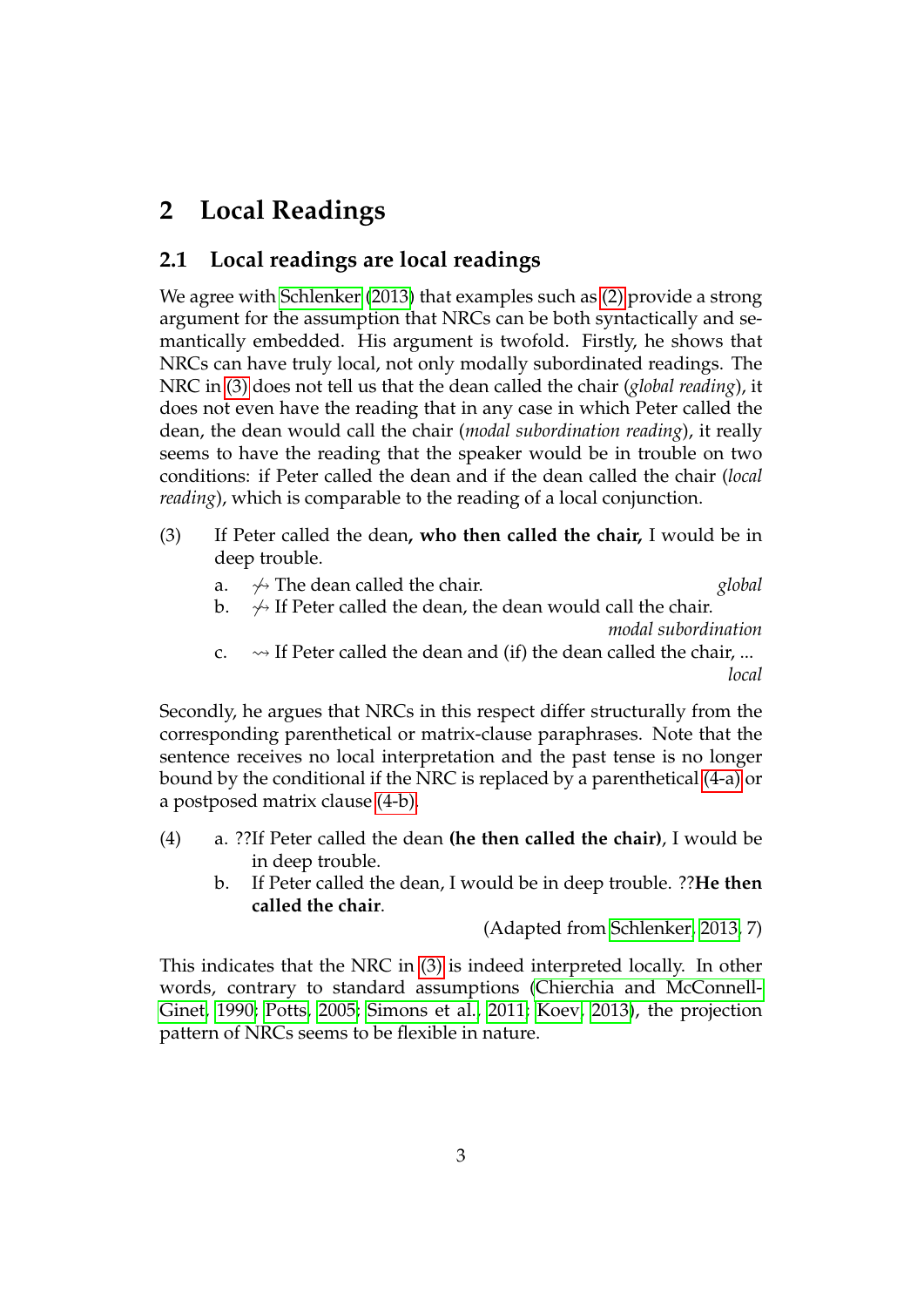#### **2.2 Local readings are not always available**

As [Schlenker](#page-21-1) [\(2013\)](#page-21-1) concedes, local readings are not always readily available. The acceptability of the NRC in [\(1\)](#page-0-0) degrades considerably if we try to force the NRC under the scope of the conditional by setting the NRC's verb in the past tense as in [\(5-b\).](#page-3-0)

- <span id="page-3-3"></span><span id="page-3-1"></span><span id="page-3-0"></span>(5) a. If Peter called the dean, **who then called the chair**, I would be in deep trouble.
	- b. ??If Peter called the dean, **who hated me**, I would be in deep trouble.

(Adapted from [Schlenker, 2013,](#page-21-1) 7)

But why should a local reading be available with [\(5-a\)](#page-3-1) and not with [\(5-b\)?](#page-3-0) [\(5-a\)](#page-3-1) and [\(5-b\)](#page-3-0) differ at least in (i) the *predicate-type* of the NRC (state/event) and (ii) the presence/absence of the *anaphoric expression* 'then'. In addition, [Schlenker](#page-21-1) [\(2013\)](#page-21-1) remarks that (iii) the NRCs in [\(5-a\)](#page-3-1) and [\(5-b\)](#page-3-0) establish different *coherence relations* to their host clause. While in [\(5-a\)](#page-3-1) the event described in the NRC follows in time the event described in the antecedent of the *if*-clause and the NRC, hence, establishes a *Narration* relation with its host clause, the NRC in [\(5-a\)](#page-3-1) seems to provide an *Explanation* for the proposition asserted in the rest of the sentence that the speaker would be in trouble if Peter called the dean.

Note that *Narration*, according to [Asher and Vieu](#page-20-7) [\(2005\)](#page-20-7), is a coordinating coherence relation while *Explanation* is a subordinating one.<sup>[1](#page-3-2)</sup> Informally, in coordinating relations (*Contrast, Parallel, Narration*) the discourse units are on a par and the discourse progresses in a normal left-to-right fashion, whereas subordinating relations (*Elaboration, Explanation*) lead to hierarchical structures and discourse embedding, and do not "push the discourse forward". As [Asher and Vieu](#page-20-7) [\(2005\)](#page-20-7) highlight, this distinction is crucial for explaining how the discourse progresses and how anaphoric relations are resolved. Therefore, it seems like a sensible hypothesis that the contrast in [\(5\)](#page-3-3) is due a contrast between coordinating vs. subordinating coherence relations expressed by the NRC.

<span id="page-3-2"></span><sup>1</sup>According to this classification coordinating coherence relations include *Narration* (temporal sequentiality), *Result* (forward causal relation), *Parallel* (similar states of affairs), and *Contrast* (opposite states of affairs, argument-counterargument relation, denial of expectation). Subordinating relations include *Elaboration* (subordinate segment gives more detail), *Explanation* (subordinate segment presents the cause of the event or the reason to believe the statement) and *Background* (subordinate segment describes the background state of the event).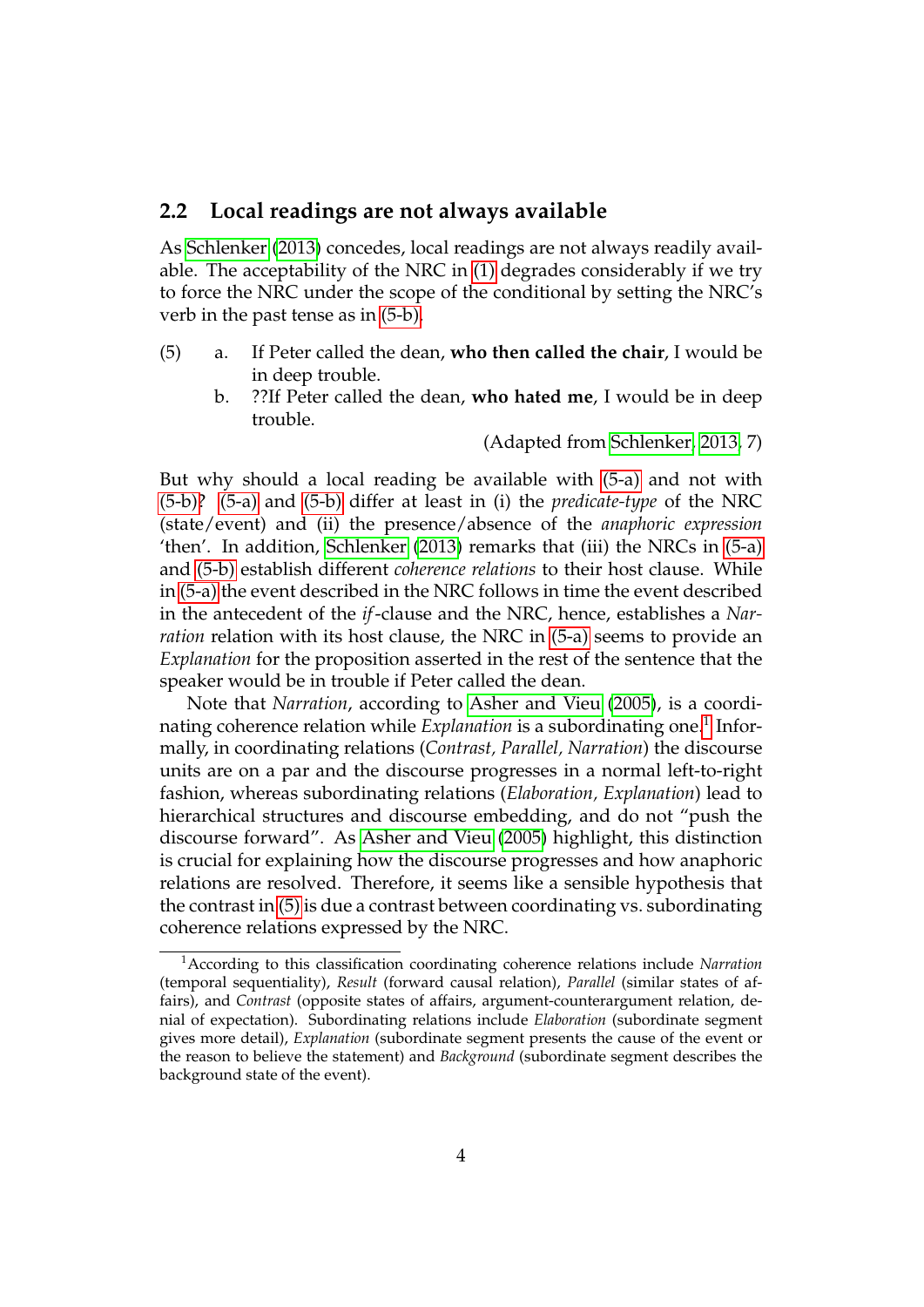In three experiments on German, [Poschmann](#page-20-5) [\(2018\)](#page-20-5) tested the availability of local readings depending on several factors such as the sentence type (NRC/ parenthesis/ and-conjunction/ postposed matrix clause), the NRC's predicate type (event/ state) and the coherence relation between the NRC and its host-clause (subordinating/ coordinating). In her experiments, each item consisted of a little context-story and a target sentence and the participants had to judge whether the target was appropriate as part of a summary of the information given by the story. The stories were constructed such that the wide-scope reading and a modal subordination reading of the target sentences were explicitly ruled out. For example, the target sentences in [\(6\)](#page-4-0) were presented in a context in which Gerd got bitten by a poisonous snake and only can be saved if he reaches Dr. Meier and Dr. Meier gives him the right antidote. The context made clear that we do not know, whether Gerd can be saved even if he reaches Dr. Meier, since it is unclear whether Dr. Meier has got the right antidote available. Thus, if the participants only got a wide-scope or modally subordinated reading, according to which Gerd is saved as soon as he reaches Dr. Meier (because in this case Dr. Meier will for sure inject him the right antidote), they were expected to reject the target as part of a summary of the context. Only if the participants interpreted the NRRC as contributing conjunctively to the antecedent of the *if*-clause (such as the conjunction in [\(6-b\)\)](#page-4-1), were they expected to accept the target sentence as a summary of the context-story. [\(6-a\)](#page-4-2) to [\(6-c\)](#page-4-3) give an example for a test item with event predicate type in three of the clause type conditions of experiment 1. In the second experiment, NRCs were contrasted with postposed matrix clauses (Der ihm das Gegengift verabreicht./*'He gives him the right antidote.'*)

- <span id="page-4-2"></span><span id="page-4-1"></span><span id="page-4-0"></span>(6) Wenn Gerd rechtzeitig Dr. Meier erreicht, (. . . ) *'If Gerd reaches Dr. Meier in time, (. . . )'*
	- a. **der ihm das passende Gegengift verabreicht**, *'who gives him the right antidote, (. . . )'* (NRC)
	- b. **und der ihm das passende Gegengift verabreicht**, (. . . ). *' and he gives him the right antidote, (. . . )'* (conjunction)
	- c. **(der verabreicht ihm das passende Gegengift)**, (. . . ). *'(he gives him the right antidote), (. . . )'* (parenthesis)

<span id="page-4-3"></span>'. . . kann Gerd gerettet werden. *'can Gerd be saved.'*

<span id="page-4-4"></span>In addition, [Poschmann](#page-20-5) [\(2018\)](#page-20-5) manipulated the predicate type (event vs. state) of the target sentences in all the three experiments.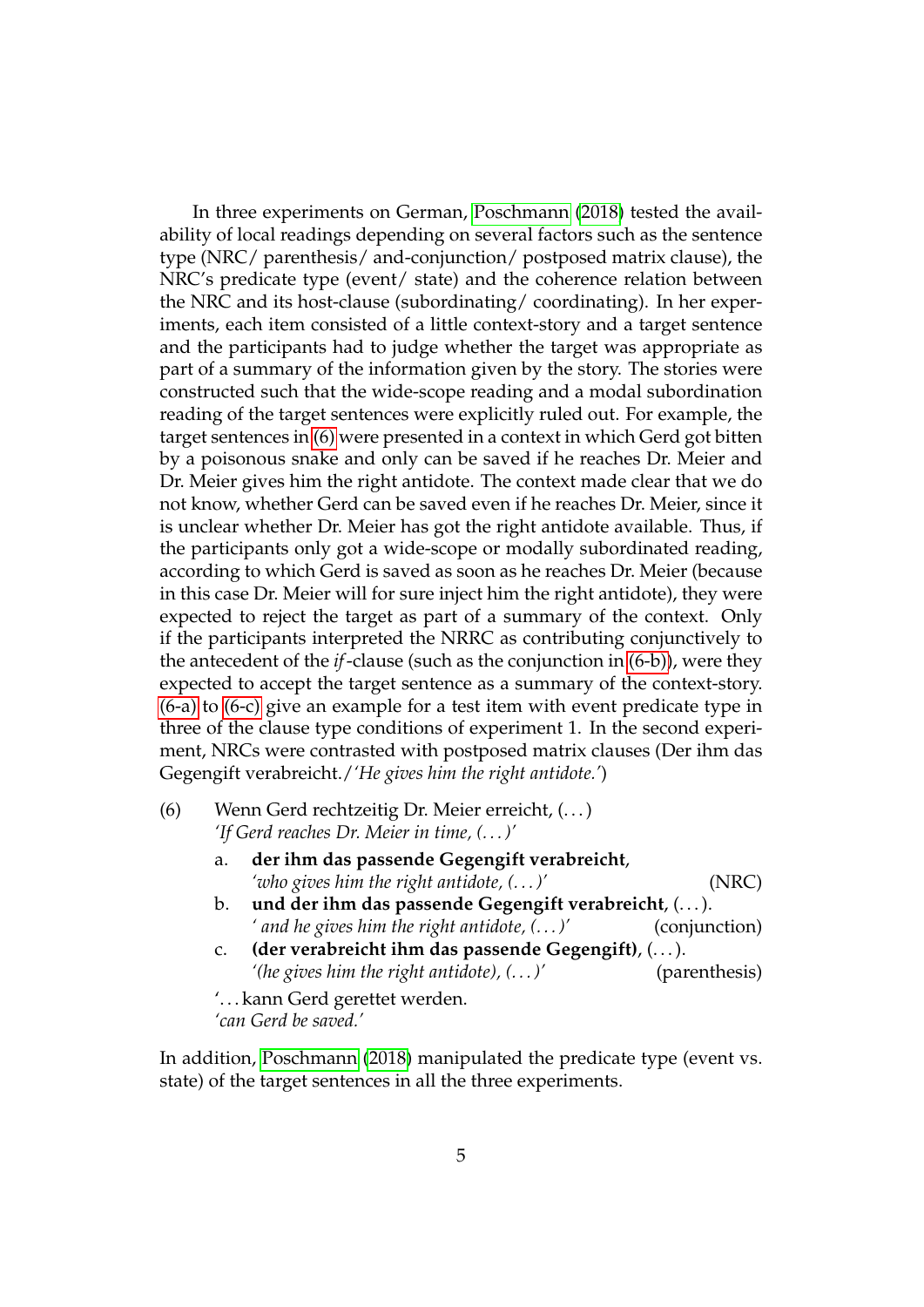- <span id="page-5-0"></span>(7) a. (. . . ), der ihm das passende Gegengift **verabreicht**, (. . . ) *'who gives him the right antidote'* (NRC event)
	- b. (...), der über das passende Gegengift **verfügt**, (...) *'who has got the right antidote'* (NRC state)

In the first two studies, the items were constructed so that they did not contain discourse markers or anaphors which could force a particular reading. However, the most salient discourse relations for the event type were *Narration/Result* (coordinating) and for the state type *Explanation/Background* (subordinating). In *Narration/Result*, the occurrence of the event in the NRC was dependent on the event in the matrix clause, which might favor an embedded interpretation. Therefore, experiment 3 only tested NRCs in which either a *Contrast* or a *Narration* interpretation (both coordinating) was forced, by inserting either *dann* ('then') or *wider Erwarten* ('against expectations').

- (8) a. (. . . ), der ihm **(dann / wider Erwarten)** das passende Gegengift verabreicht, (...) (NRC event) 'who (then / against expectation) gives him the right antidote'
	- b.  $(\ldots)$ , der (dann / wider Erwarten) über das passende Gegengift verfügt,  $(\dots)$  (NRC state) 'who (then / against expectation) has got the right antidote'

The results of all three experiments clearly show that NRRCs indeed can be interpreted as embedded but that the availability of embedded readings is dependent on factors such as the predicate type of the NRC and the absence or presence of disourse marker. In the first two experiments, the participants accepted the NRCs with event predicates in around 50% of all cases, less often than the corresponding conjunctions (around 90%), but significantly more often than the matrix-clause-parenthesis (20%) or postposed matrix clauses (10%). NRCs with state predicates, by contrast, rated nearly as low (25%) as the corresponding matrix-clause parenthesis. In experiment 3, however, where a coordinating discourse relation was forced, either by introducing an anaphoric *dann/then* (*Narration*) or a contrastive *wider Erwarten/against expectations* (*Contrast*), the acceptance rate increased dramatically (up to 85%) even for NRCs with state predicate type. These results suggest that NRCs are indeed flexible in scope and that the projection-pattern of NRCs is affected by the coherence relation. Marking a coordinating discourse relation improves the embeddability even for NRCs of state predicate type.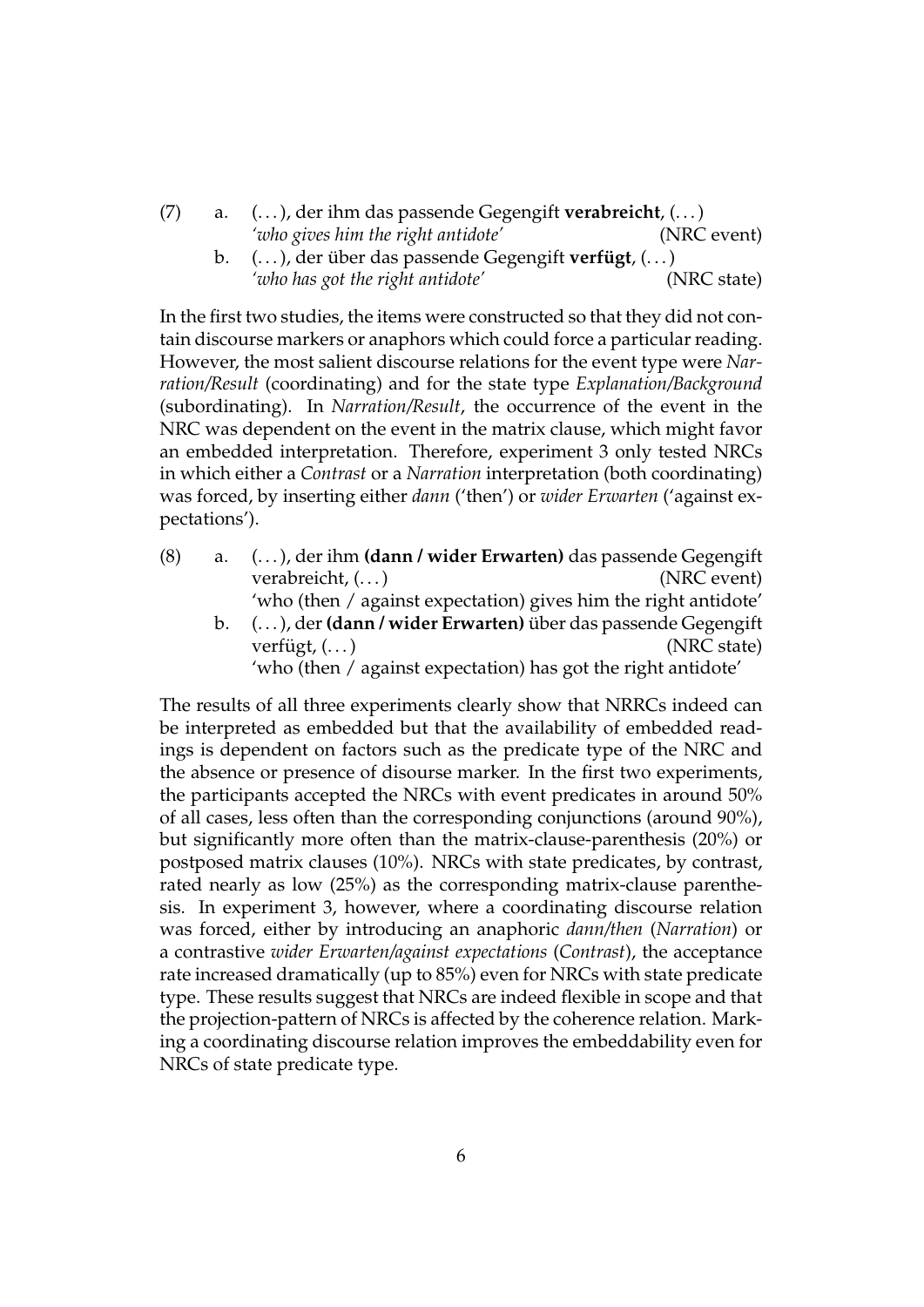## <span id="page-6-0"></span>**3 Possible (Non-)Explanations**

Why should the type of coherence relations, holding between the NRC and its host clause, affect the scope of the NRC? Before we try to give an answer to this question, we will investigate two alternative explanations for the reported contrasts in this section. Neither gives a satisfactory account for the observed projection data.

#### **3.1 Appositives vs. Continuatives**

The observations by [Schlenker](#page-21-1) [\(2013\)](#page-21-1) and [Poschmann](#page-20-5) [\(2018\)](#page-20-5) are particularly interesting for German. For independent reasons like differences in position effects and intonation contours, [Holler](#page-20-6) [\(2005\)](#page-20-6) argues that there are two structurally distinct types of non-restrictive relative clauses in German, so-called *appositive* and *continuative* relative clauses, which differ in their predicate-type, position, coherence relation as well as in their syntactic attachment point (DP- vs. CP-level). At first sight, the restrictions on local readings observed by [Schlenker](#page-21-1) [\(2013\)](#page-21-1) and [Poschmann](#page-20-5) [\(2018\)](#page-20-5) fit quite nicely the characteristics described in [Holler](#page-20-6) [\(2005\)](#page-20-6) for continuative relative clauses. Continuative relative clauses establish a coordinating relation (in the sense of [Asher and Vieu](#page-20-7) [\(2005\)](#page-20-7), such as *Narration*, *Result*, *Contrast*) with their host clause and typically relate two events. Typically, the event described in the host-clause precedes the event in the continuative relative in time. In contrast, appositive relative clauses express a subordinating discourse relation and are rather flexible in their predicate-type as well as in the temporal order described. According to [Holler](#page-20-6) [\(2005\)](#page-20-6), the NRCs in [\(5-a\)](#page-3-1) an [\(7-a\)](#page-4-4) are continuatives and the NRCs in [\(5-b\)](#page-3-0) and [\(7-b\)](#page-5-0) appositives. The first idea that comes to mind is that the effects we observe reflect the structural differences between continuative and appositive relative clauses, which only allow continuatives to have local readings.

We have two reasons to doubt this explanation. First, [Poschmann](#page-20-5) [\(2018\)](#page-20-5) reports that state predicates disfavor but do not exclude local readings. As soon as a coordinating relation is forced, local readings improve with event as well as with state predicate type. However, according to [Holler](#page-20-6) [\(2005\)](#page-20-6) state predicates should block continuative readings. Second, the structural analysis suggested by [Holler](#page-20-6) [\(2005\)](#page-20-6) does not really account for the reported contrasts. [Holler](#page-20-6) [\(2005\)](#page-20-6) assumes that appositives are attached at DP-level, while continuatives are attached high in the syntactic tree (CP-level/discourse level). But this predicts that only appositives (if anything) can get local readings, while continuatives should necessarily be interpreted globally. However, we observe just the reverse pattern.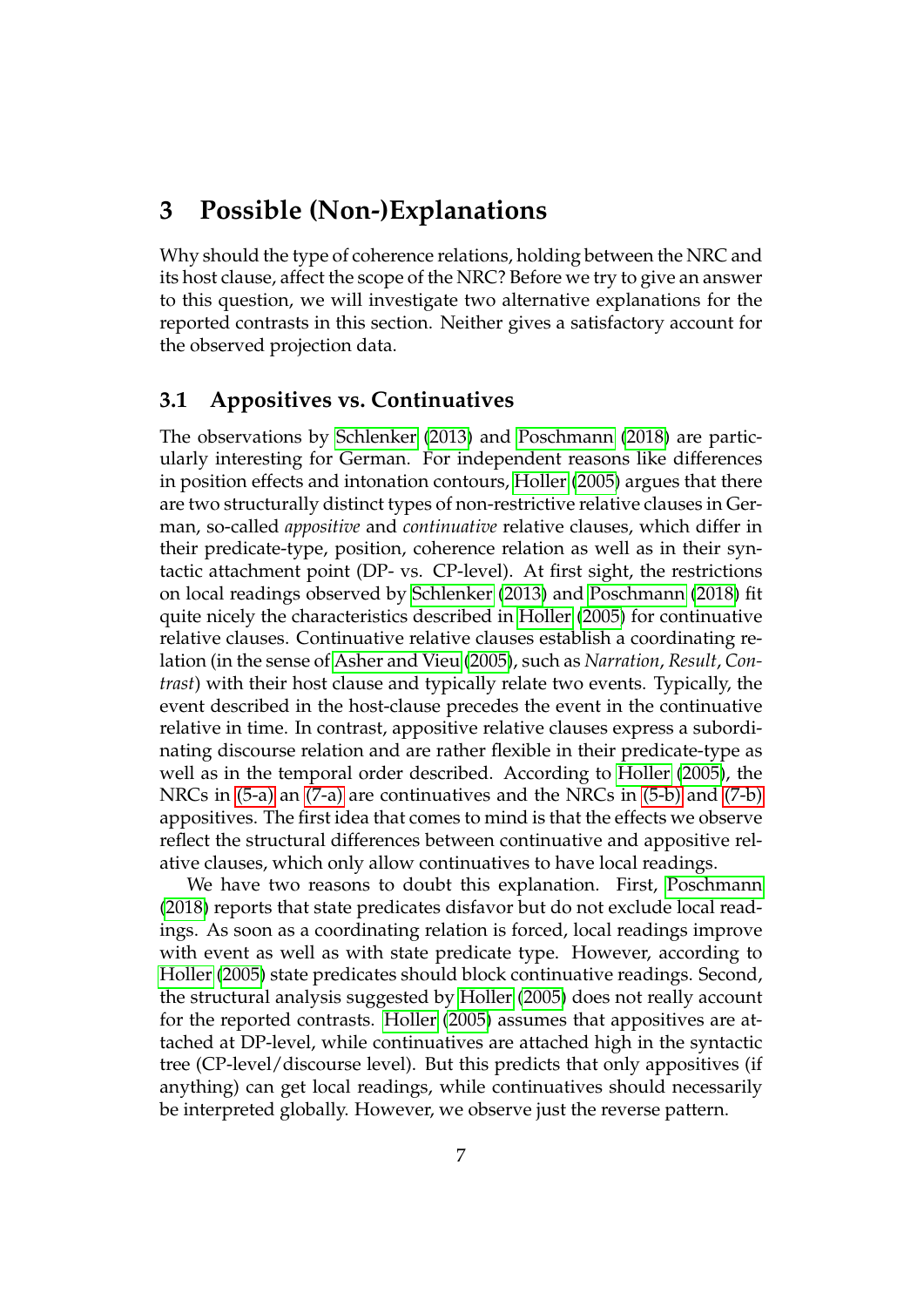#### **3.2 Trapping**

Another hypothesis, suggested e.g. by [Martin](#page-20-8) [\(2016\)](#page-20-8), is that the contrasts reported by [Schlenker](#page-21-1) [\(2013\)](#page-21-1) could be due to trapping the anaphors occurring in the NRC in the scope of the conditional. Most of Schlenker's examples of locally interpreted NRCs include anaphoric expressions such as *then* referring back to the proposition or event described by the hostclause. [Martin](#page-20-8) [\(2016\)](#page-20-8) suggests that the contrast between [\(5-a\)](#page-3-1) and [\(5-b\)](#page-3-0) is due to the need to bind the anaphoric *then* in [\(5-a\),](#page-3-1) which only finds an appropriate antecedent (the event of Max calling the dean) in the scope of the conditional—a solution parallel to van der Sandt's (1992) trapping for anaphors and presuppositions. Compare examples [\(9-a\)](#page-7-0) and [\(9-b\)](#page-7-1) of [van der Sandt](#page-21-2) [\(1992,](#page-21-2) p. 332): In [\(9-a\)](#page-7-0) the presupposition that John has a wife, triggered by the possessive *his*, can neither be bound by nor accommodated in the global context, since this would make the sentence incongruent (#John has a wife and if he has a wife ...). The antecedent of the conditional, however, provides a suitable antecedent for the presupposition and therefore can bind it locally. Similarly, the personal pronoun *she* in [\(9-b\)](#page-7-1) is bound by *a wife*, which blocks a specific interpretation of the personal pronoun.

- <span id="page-7-1"></span><span id="page-7-0"></span>(9) a. If John has a wife, his wife will be happy.
	- b. If John has a wife, she will be happy. [\(van der Sandt, 1992,](#page-21-2) 332)

Could the local readings of NRCs be reduced to anaphoric trapping? In this case we would predict that: (a) NRCs project if there is no anaphor to trap; and (b) if there is an anaphor to trap, i.e. if the sentence has a coherent interpretation only if the anaphor is resolved to an antecedent in the conditional, then a local reading should be available. Both predictions, however, are wrong.

Concerning (a), Poschmann's experiments [\(2018\)](#page-20-5) show that inserting a temporal *dann/then* may improve the availability of local readings, especially in the case of NRCs of state predicate type, but local readings are available even in the absence of such temporal anaphoric expressions.

- <span id="page-7-5"></span><span id="page-7-3"></span>(10) a. Wenn Gerd Dr. Meier erreicht, der ihm (dann) das passende Gegengift verabreicht, kann Gerd gerettet werden. 'If Gerd Dr. Meier reaches, who (then) gives him the right antidote, Gerd can be saved.'
	- $\mathbf b$ . #<sup>[2](#page-7-2)</sup> Wenn Gerd Dr. Meier erreicht, der (dann) über das

<span id="page-7-4"></span><span id="page-7-2"></span><sup>&</sup>lt;sup>2</sup>Unsuitable in a context that rules out a global reading of the NRC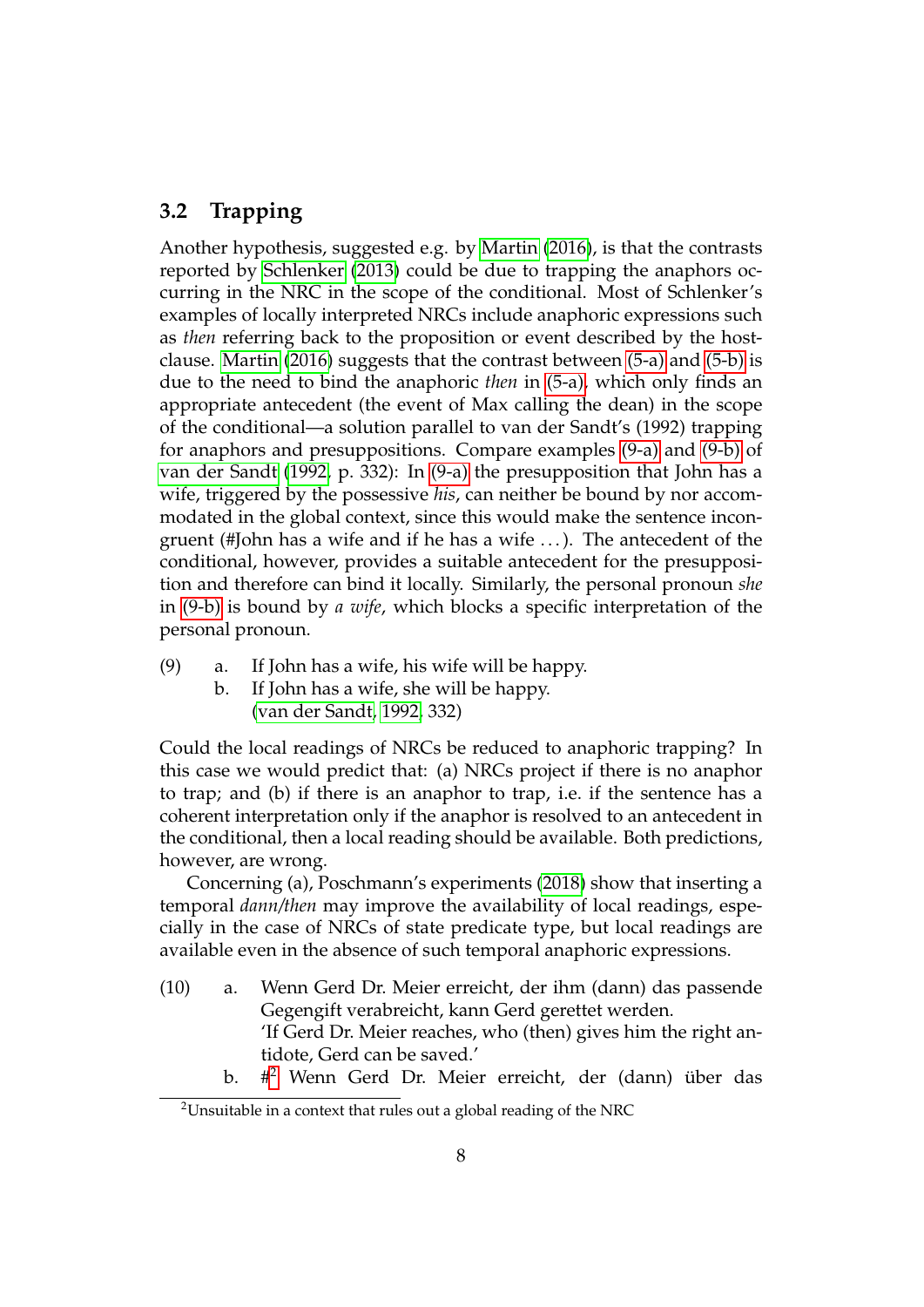passende Gegengift verfügt, kann Gerd gerettet werden. 'If Gerd Dr. Meier reaches, who (than) has got the right antidote available, Gerd can be saved.'

As an anonymous reviewer correctly observes, the examples in [\(10\)](#page-7-3) contain an anaphoric link between the NRC and the host-clause even if the temporal *dann (then)* is omitted, since the relative pronoun *der (who)* refers back to *Dr. Meier*, the antecedent of the NRC. However, since *Dr. Meier* is a proper name, which by itself is interpreted globally (independently of the conditional sentence in which it occurs), it cannot force the NRC inside the scope of the conditional. Instead, one might expect it to piggy-back the NRC in the sense of [Venhuizen et al.](#page-21-3) [\(2014\)](#page-21-3) and force it to project to the global level. That this is not happening shows once more that anaphoric trapping is too weak to account for the scopal behaviour of NRCs.<sup>[3](#page-8-0)</sup>

This argument could perhaps be countered by Zeevat's [\(2016\)](#page-21-4) recent extension of trapping from anaphoric identity to causal relations. He suggests the following generalization: "If the presupposition is inferred to be caused by or identical with a referent that is given by a non-entailed clause in the sentence, it does not project" [\(Zeevat, 2016,](#page-21-4) p. 16). In [\(11\),](#page-8-1) for example, the factive verb *stopped* triggers the presupposition that Mary used to eat snails. Although this presupposition is not entailed the antecedent of the if-clause, it does not project, but is interpreted locally. [Zeevat](#page-21-4) [\(2016,](#page-21-4) p. 16) argues that in this case the presupposition is bound inside the conditional by the inference that being French causes, i.e. increases the propbability of a person eating snails.

<span id="page-8-1"></span>(11) If Mary is French, she has stopped eating snails.  $\phi$  Mary used to eat snails. ]

Applying this reasoning to [\(10\),](#page-7-3) Gerd reaching Dr. Meier increases the probability of Dr. Meier giving Gerd the antidote. That is, the NRC has a causal antecedent in the *if*-clause, and should not project. Likewise, the dean in Schlenker's example [\(3\)](#page-2-1) probably only calls the chair, if he has been called by Peter. In both cases the "NRC is presented as being a consequence of the content of the antecedent of the *if*-clause" [\(Schlenker, 2013,](#page-21-1) p. 42). In contrast, whether or not Dr. Meier has got the antidote available in [\(10-b\)](#page-7-4) does not depend on Gerd reaching him, and whether or not the dean hates the speaker does not depend on Peter calling the dean [\(5-b\).](#page-3-0) In

<span id="page-8-0"></span> $3$ The same holds for [Schlenker](#page-21-1) [\(2013\)](#page-21-1)'s original examples in [\(2\),](#page-1-0) where the antecedent of the NRC is a definite noun phrase, which again is interpreted globally, while the NRC itself is interpreted locally. This clearly shows that the scope of NRCs is independent of the scope of its antecedent.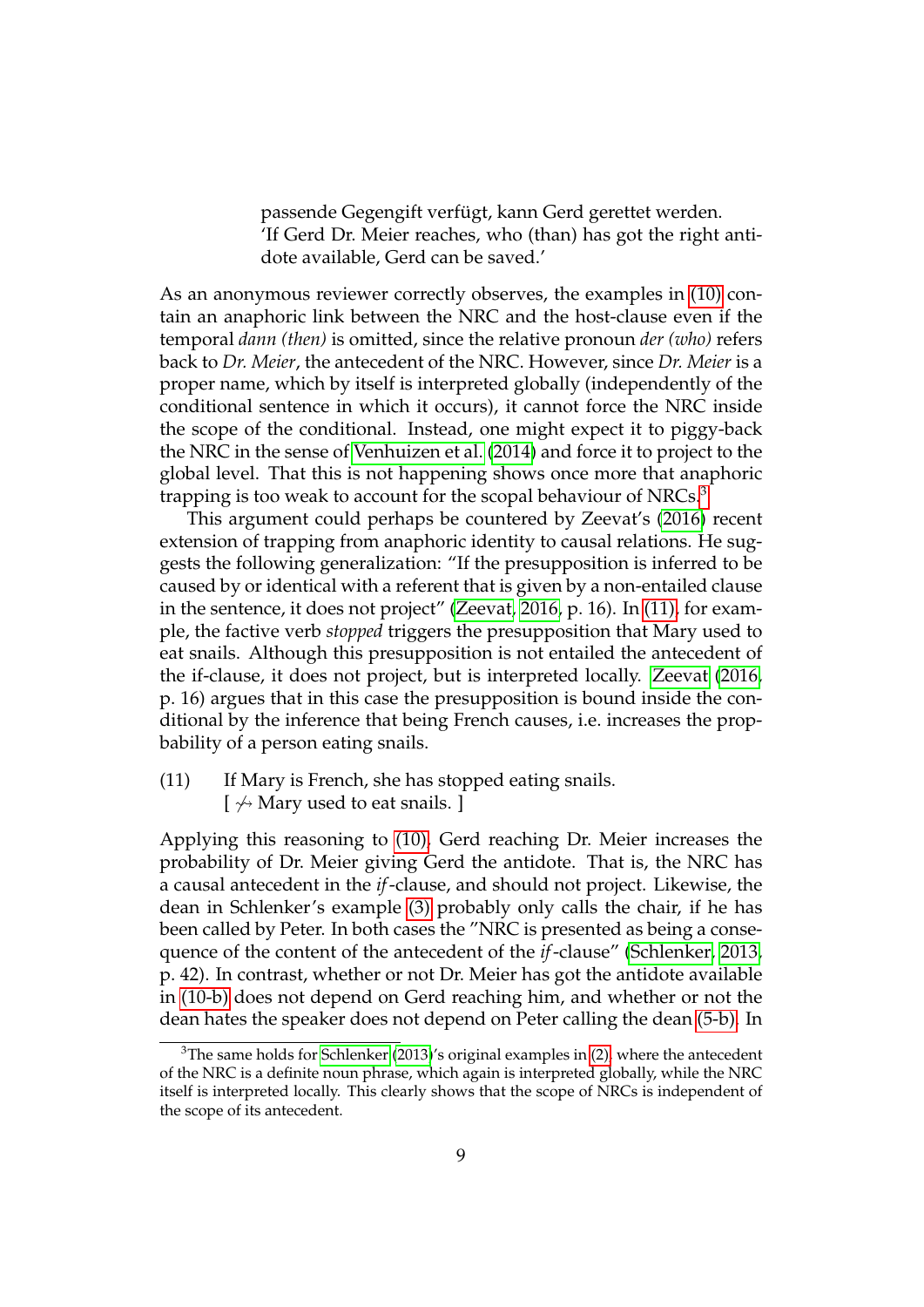both cases, the NRC need not be bound by the conditional, and therefore projects. In other words, it seems that Zeevat's causal version of trapping can explain Schlenker's examples and Poschmann's experimental results, on the assumption that propositions contributed by NRCs are treated in the same way as presuppositions.

However, it turns out that local readings are available even without any causal or standard identity-based anaphoric relation of the NRC to the conditional antecedent. For instance, the coherence relation in [\(12\)](#page-9-1) can be understood as *Parallel*, which implies no causal or even temporal relation between the clauses it connects. Nevertheless, the NRC is interpreted locally in the scope of *if*:

<span id="page-9-1"></span>(12) If Mary stands in front of Peter, who (first/then/also) moves a little closer to Max, everyone will fit into the picture.

This means that trapping, no matter if in van der Sandt's classical version or Zeevat's causal version, is too weak and does not predict local readings of NRCs in some cases, like [\(12\),](#page-9-1) where they are obviously present.

On the other hand, trapping is also too strong. Prediction (b), that the NRC should be interpreted locally if it contains an anaphoric expression that can only be resolved to an antecedent in a non-entailed context, is falsified by example [\(13\).](#page-9-2) The pronoun *him* in the NRC can be bound by the indefinite *someone* in the *if*-clause. The resulting interpretation makes sense and can be felicitously expressed by a conjunction under *if*, cf. [\(13-b\).](#page-9-3) Nevertheless, this reading is not available for the NRC in [\(13-a\).](#page-9-4)

- <span id="page-9-4"></span><span id="page-9-3"></span><span id="page-9-2"></span> $(13)$  If someone<sub>1</sub> wears this jacket,
	- a. #which is too big for him<sub>1</sub>,
	- b. and it is too big for him<sub>1</sub>,

he will look silly.

In other words, trapping goes a long way in explaining Schlenker's and Poschmann's examples, but ultimately breaks down in the face of new counterexamples.

## <span id="page-9-0"></span>**4 Taking stock and changing tack**

We saw in the previous section that neither a structural approach of [Holler](#page-20-6) [\(2005\)](#page-20-6), nor an appoach based on local binding, parallel to the trapping of presuppositions, predicts the observed (non-)projection pattern of NRCs. We have also seen examples supporting the hypothesis formulated by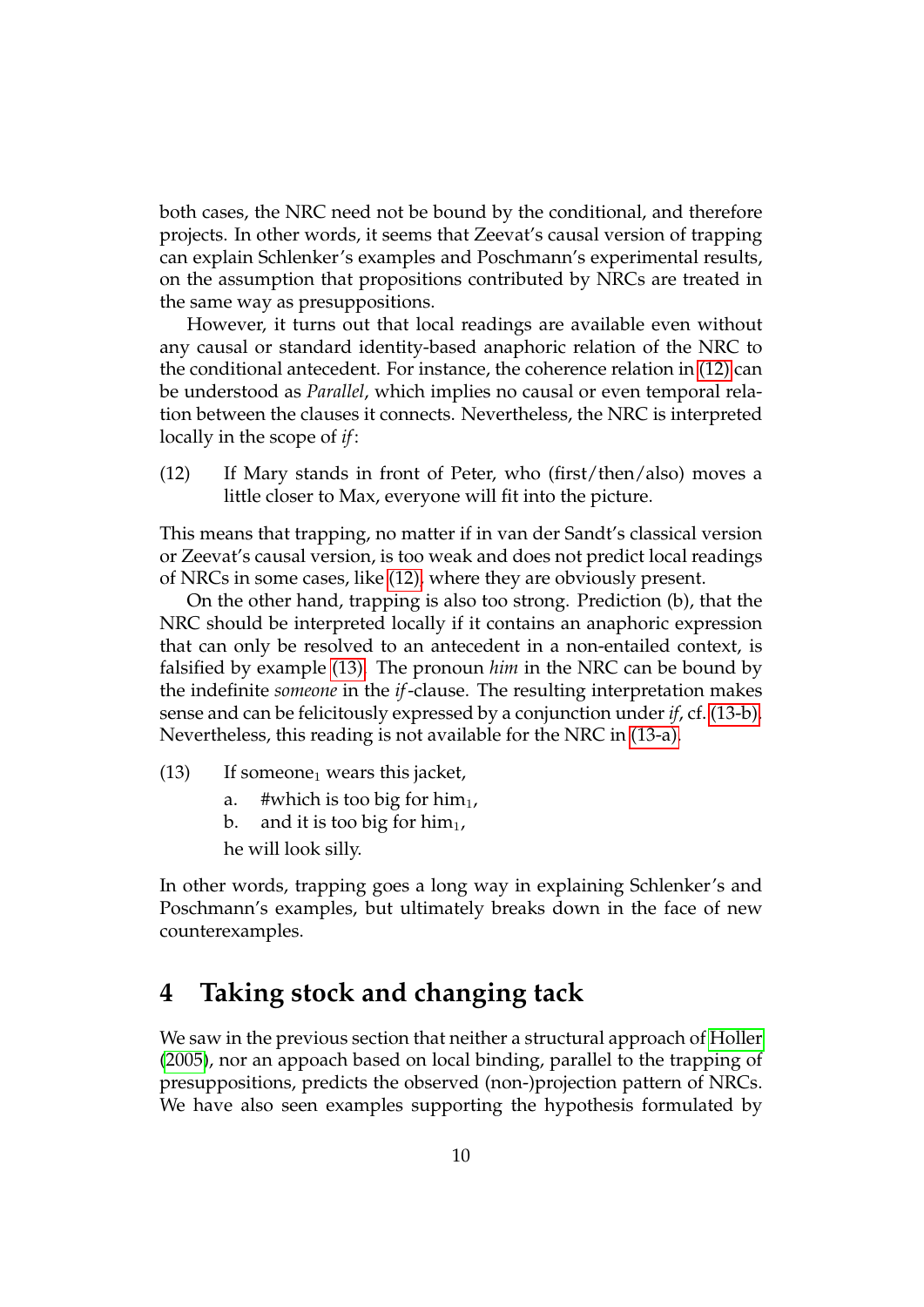[Poschmann](#page-20-5) [\(2018\)](#page-20-5), that an NRC is interpreted locally if its relation to the host clause is coordinating: *Narration* in [\(5-a\)](#page-3-1) and *Parallel* in [\(12\).](#page-9-1) Local readings of NRCs that express other kinds of coordinating coherence relations—*Contrast* and *Result*—are exemplified in [\(14\)](#page-10-0) and [\(15\),](#page-10-1) respectively.

- <span id="page-10-0"></span>(14) If Sue stays married to Max, who *nevertheless* continues his affair with Jim, they will regret it in the end.
- <span id="page-10-1"></span>(15) Wenn Eva Max kritisiert, der sich *deshalb* ärgert, dann ist die Stimmung im Eimer. 'If Eva criticizes Max who for that reason gets annoyed, then the party mood is ruined.'

In sum, the mapping of projection to discourse-structural subordination and local interpretation to discourse-structural coordination appears to be the best approximation of the observed pattern so far. The problem with this generalization is that it is rather mysterious. Why would coordination/subordination have anything to do with projection?

We believe that the relationship between these two dimensions is indirect and can be described by the following generalizations:

- <span id="page-10-4"></span><span id="page-10-3"></span><span id="page-10-2"></span>(16) a. NRCs project whenever they are *speaker-oriented*.
	- b. NRCs tend to express subordinating coherence relations.
	- c. NRCs that express subordinating coherence relations tend to be speaker-oriented.

In the rest of this paper we concentrate on the generalization [\(16-a\).](#page-10-2) The notion of *speaker-orientedness*, which it refers to, was originally applied to adverbials like *unfortunately* and *frankly* in 'Unfortunately/Frankly, Ed fled' [\(Potts, 2005,](#page-20-1) pp. 14–16), since they characterize the speaker's attitude towards the content of the clause they modify: The speaker deems it unfortunate that Ed fled; the speaker frankly utters the sentence *Ed fled*. In this paper we carry over the notion of speaker-orientedness from the adverbials to clauses they modify, and more generally, to clauses that express propositions towards which the speaker holds an attitude and that attitude is communicated somehow—by a speaker-oriented adverbial or some other conventional or pragmatic means. To test for speakerorientedness one can follow up the sentence with an explicit denial of the attitude towards the proposition expressed by the clause in question, which will result in an infelicitous continuation if the clause is speakeroriented [\(Potts, 2005,](#page-20-1) p. 117). For instance, [\(17\)](#page-11-0) shows that the relative clause is speaker-oriented, whereas the complement clause 'Chuck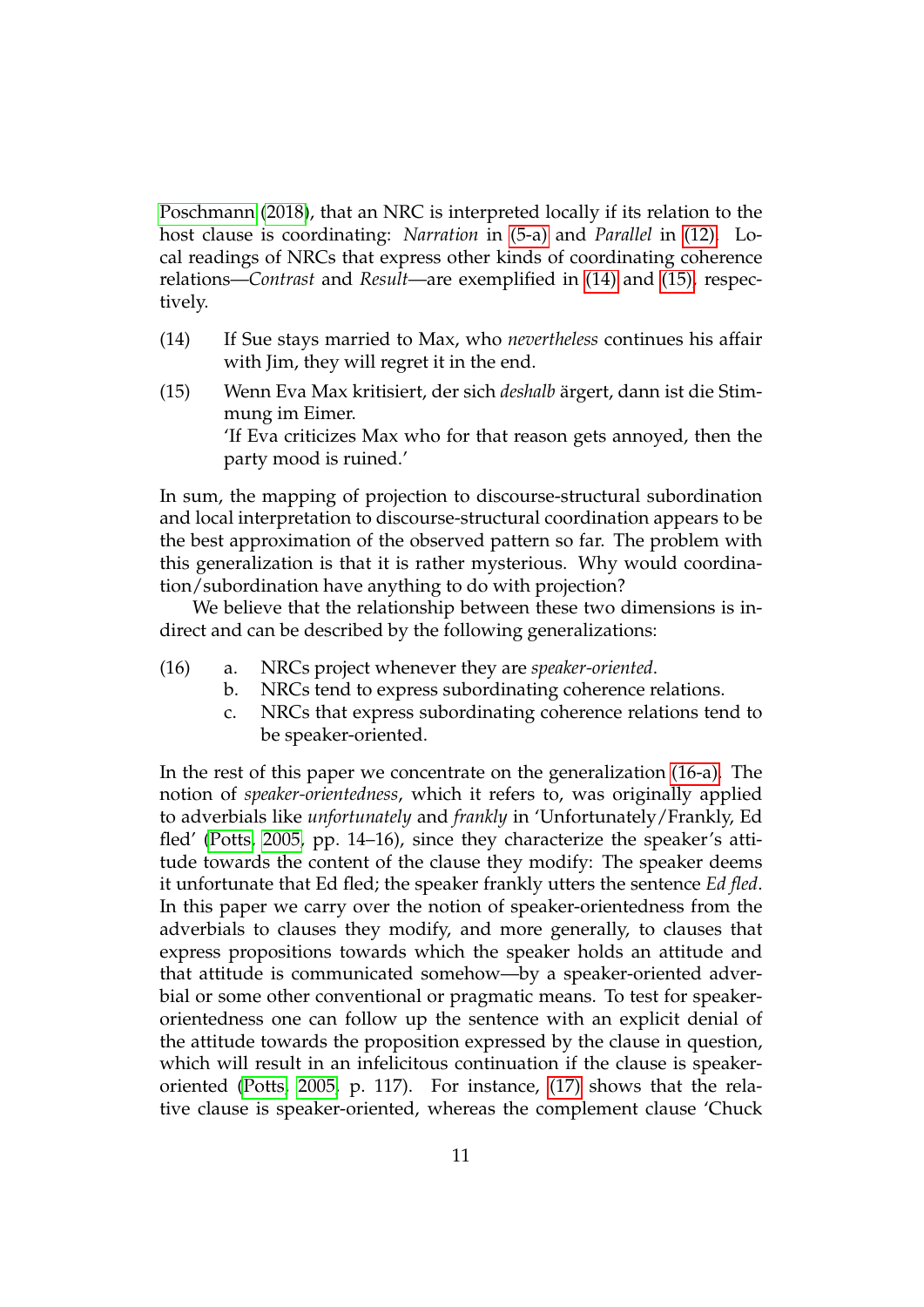<span id="page-11-0"></span>... should be locked up' is not.

- (17) Sheila beieves that Chuck, who is a confirmed psychopath, should be locked up.
	- a. #But I don't believe he is a psychopath.
	- b. But I don't believe he should be locked up.

The speaker's attitude may be that of belief, desire, intention, etc. or any combination thereof (although belief is the one we will have to deal with most in connection with projection from NRCs).<sup>[4](#page-11-1)</sup> This requires the presence of an appropriate attitude operator in the semantic representation, which must either be linguistically realized, or convincingly motivated, if implicit. Then the generalization in [\(16-a\)](#page-10-2) can be formulated more precisely as in [\(18\):](#page-11-2)

<span id="page-11-2"></span>(18) If the proposition  $p$  exressed by the NRC is in the semantic scope of an operator O that encodes the speaker's attitude to p, then  $O(p)$ projects.

Notice that this implies a change of perspective upon the problem. The dominant view so far has been that NRCs *always* project *because* they are speaker-oriented as a matter of linguistic convention, or by definition of the type of semantic content they convey (conventional implicature in [Potts, 2005\)](#page-20-1). So it would seem that the challenge is to explain the exceptions presented by [Schlenker](#page-21-1) [\(2013\)](#page-21-1). We take a different tack. We assume that non-restrictive relatives are just like other subordinate clauses in that they are generally interpreted in their syntactic position.<sup>[5](#page-11-3)</sup> On this

<span id="page-11-4"></span>(i) Mary believes that if Peter called the Dean, who **unfortunately** hates her, she would be in trouble. But I don't think this is so unfortunate.

<span id="page-11-1"></span><sup>&</sup>lt;sup>4</sup>To a limited extent, the role of the speaker can be played not only by the actual speaker of the utterance, but also by the subject of a speech or attitude verb, as in indirect speech or attitude reports, or by a perspectival center in free indirect discourse [\(Harris and Potts, 2009\)](#page-20-9). For instance, in [\(i\)](#page-11-4) the negative attitude towards the content of the NRC can be attributed to Mary, in which case the NRC can be interpreted in the scope of Mary's belief. However, it is not that the NRC is simply interpreted locally. It projects past the conditional, but just until it encounters a context with a "pseudospeaker" that can be the holder of the attitude expressed by the speech act adverbial.

<span id="page-11-5"></span><span id="page-11-3"></span> $5$ We follow [Poschmann](#page-20-5) [\(2018\)](#page-20-5) in assuming that NRCs are normally attached at their host DP [\(Heim and Kratzer, 1998\)](#page-20-10), but in extraposed position can be attached at higher sentential nodes — e.g. at IP-level. This ensures, for instance, that the NRC in Schlenker's example [\(i\)](#page-11-5) can take intermediate scope—under *if*, but above the quantifier *every* and negation.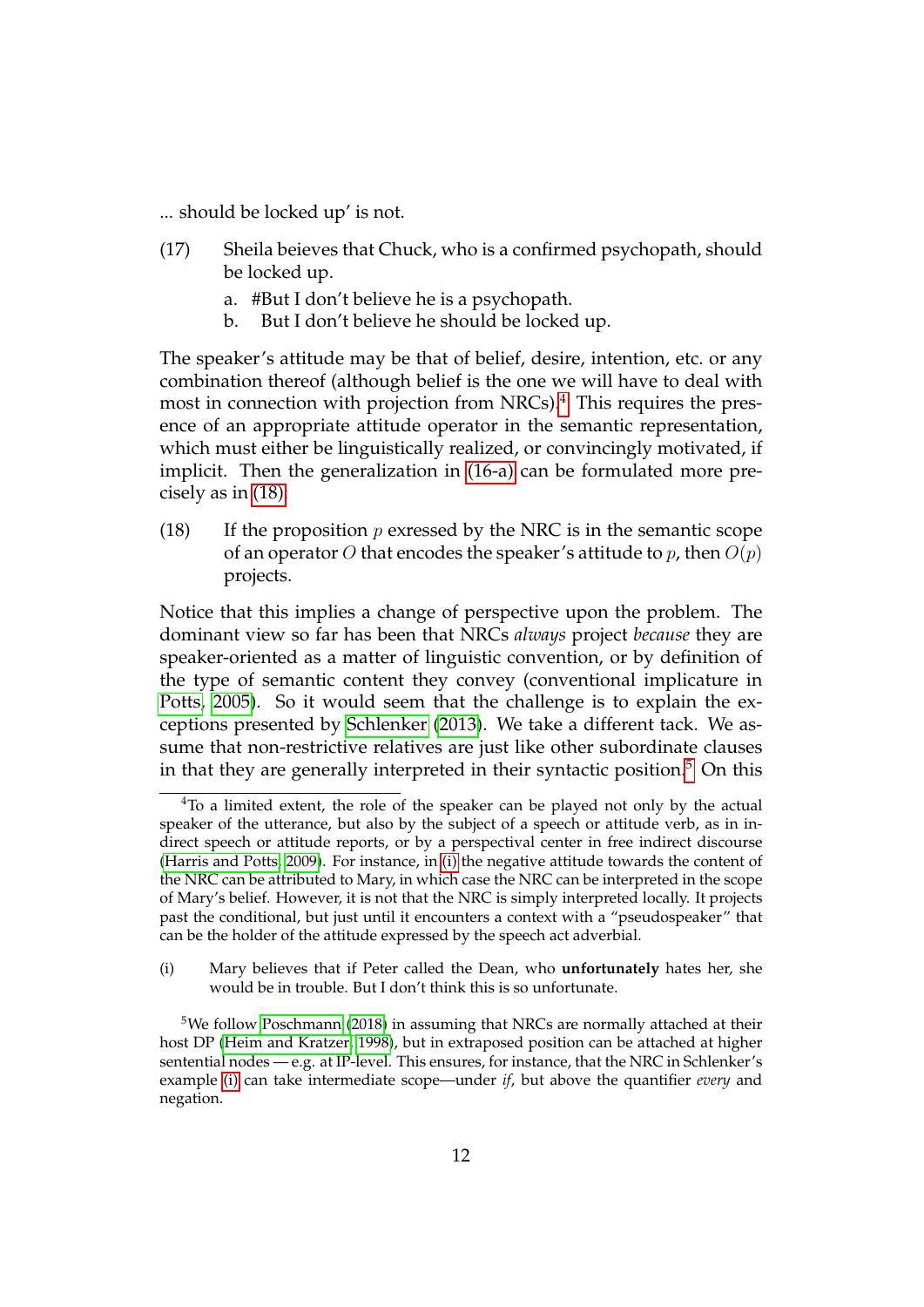approach, local readings do not require any special explanation. The challenge is to explain why NRCs project, and our central claim is that they project *if* they are speaker-oriented.

The generalizations [\(16-b\)](#page-10-3) and [\(16-c\)](#page-10-4) in turn address the question why NRCs project *most of the time*. For reasons of space we cannot discuss this issue in detail here. In Authors (2018), we summarize the results of corpus studies that suggest that there is a statistical tendency for an alignment between hierarchical structures in syntax and in discourse. That is, syntactically subordinate clauses, and NRCs in particular, tend to realize subordinating coherence relations, cf. [\(16-b\).](#page-10-3) On the other hand, unlike other kinds of subordinate clauses, relative clauses do not normally encode a semantic relation between the propositions expressed by the main and the relative clause. While adverbial clauses are projected by expressions like *when, because, although*, etc. that explicitly encode such a relation (temporal, causal, concessive, etc.), which then enters compositional semantics in the usual way, relative clauses establish a connection to the main clause via a shared participant of the described situations (e.g. the Dean in [\(1\)\)](#page-0-0), the relation between the situations or propositions themselves remains to be pragmatically inferred. The general pragmatic principles that apply in that case are the same as those at work in the inference of coherence relations between independent sentences. But those principles, as we argue in Authors (2018), mostly lead to the inference of what we call *speaker-oriented coherence relations*. Altogether, this results in the tendency of NRCs to be speaker-oriented [\(16-c\).](#page-10-4)

Having said that, we now come back to [\(16-a\)](#page-10-2) and the role of the speaker's attitude in the projection behaviour of NRCs.

## <span id="page-12-0"></span>**5 Speaker-orientedness**

In this section we argue that NRCs are not speaker-oriented by definition or due to some general conventional rule, but only under a number of well-defined conditions: (a) if some linguistic expressions present in the sentence independently signal the speaker's attitude; or (b) if the speaker's attitude towards the proposition expressed by the NRC results from the position of the NRC in the discourse structure. Condition (a) might appear obvious. Nevertheless it is useful to look at the case of

[\(Schlenker, 2013,](#page-21-1) p. 17)

<sup>(</sup>i) If each of the faculty had mentioned the fact that he didn't like the Chair, who had gotten fired as a result, we would now feel terrible.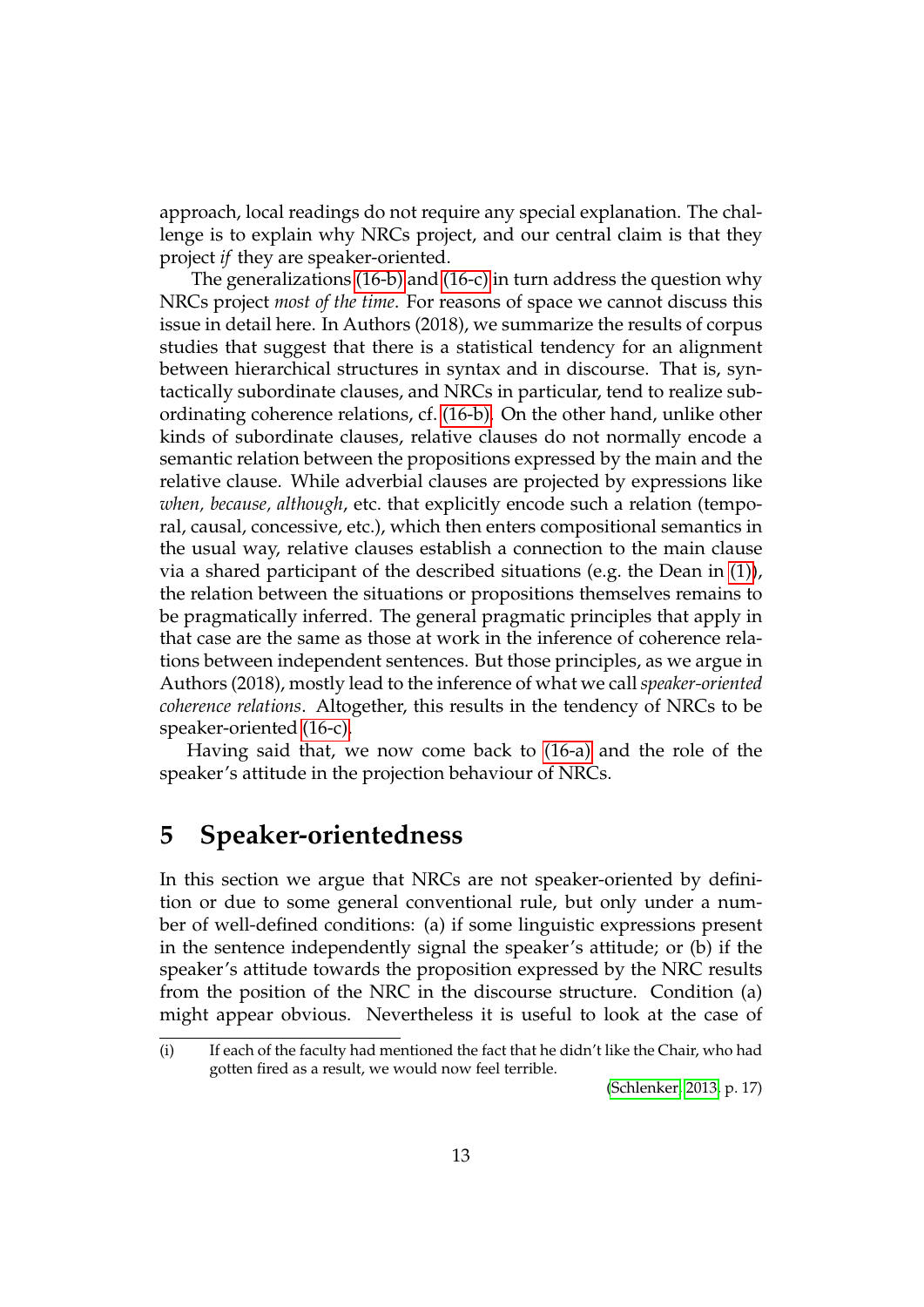explicitly marked attitudes first, in order to better understand the cases of type (b). We also show that speaker orientation is *a priori* independent of discourse-structural coordination/subordination, i.e. that there are speaker-oriented NRCs that realize a coordinating relation, and they project, and that there are non-speaker-oriented NRCs that realize a subordinating relation, and they are interpreted locally.

**Speaker-oriented adverbials:** The speaker's attitude towards a proposition can be expressed by speaker-oriented adverbials [\(Ernst, 2009\)](#page-20-11). The most clear case is that of speech act adverbials and discourse particles such as the English *frankly* and *by the way*, or the German *ehrlich gesagt*, *offengestanden, übrigens*. These expressions mark the proposition they modify as something the speaker says, e.g. *frankly*  $p \approx$  'the speaker says frankly that p', by the way  $p \approx$  'the speaker says p although it is not related to the current discourse topic'. Therefore the speaker must be committed to  $p$  to the same extent as to anything he or she says.

Note that sentence [\(3\)](#page-2-1) is infelicitous if such speaker-oriented adverbials are inserted. The local reading forced by 'then' and the forward-shifted past-tense is simply incompatible with the global interpretation as an in-dependent speech act.<sup>[6](#page-13-0)</sup>

<span id="page-13-1"></span>(19) If tomorrow Peter called the Dean, who then (\*frankly/\*by the way/...) called the Chair, I would be in deep trouble.

Epistemic/evidential and evaluative adverbials can also force projection, but what is projected is not necessarily the proposition they modify  $(p)$ , but the attitude O described by the adverbial towards that proposition:  $O(p)$ . Whether the speaker is also committed to p depends on the nature of  $O$ . For instance, the relative clause in  $(20)$  without the adverbials can be interpreted in the scope of *if*, as a further condition on turning Sue's room into a living room ([ $A \wedge B$ ]  $\rightarrow C$ ). Inserting the evidential *allegedly* or the evaluative *unfortunately* makes this interpretation impossible. The proposition *alleged*(B) or *unfortunate*(B), respectively, is projected: *alleged/unfortunate*(*B*)  $\land$  [*A*  $\rightarrow$  *C*]. However, alleged is a nonfactive predicate, which, moreover, explicitly marks the speaker's non-

<span id="page-13-0"></span><sup>6</sup>The compatibility with speech act adverbials is often used as a test whether or not a relative is non-restrictive. Some people, hence, doubt that the examples such as [\(3\)](#page-2-1) or [\(19\)](#page-13-1) are indeed non-restrictives [\(Koev, 2013;](#page-20-2) [Martin, 2016\)](#page-20-8). This seems quite odd, considering the fact that the relative in these examples is attached to definite heads or proper names, which ensures a non-restrictive interpretation. In view of examples like [\(19\),](#page-13-1) we should rather ask ourselves what these tests are disambiguating, restrictive and non-restrictive readings or local and global ones.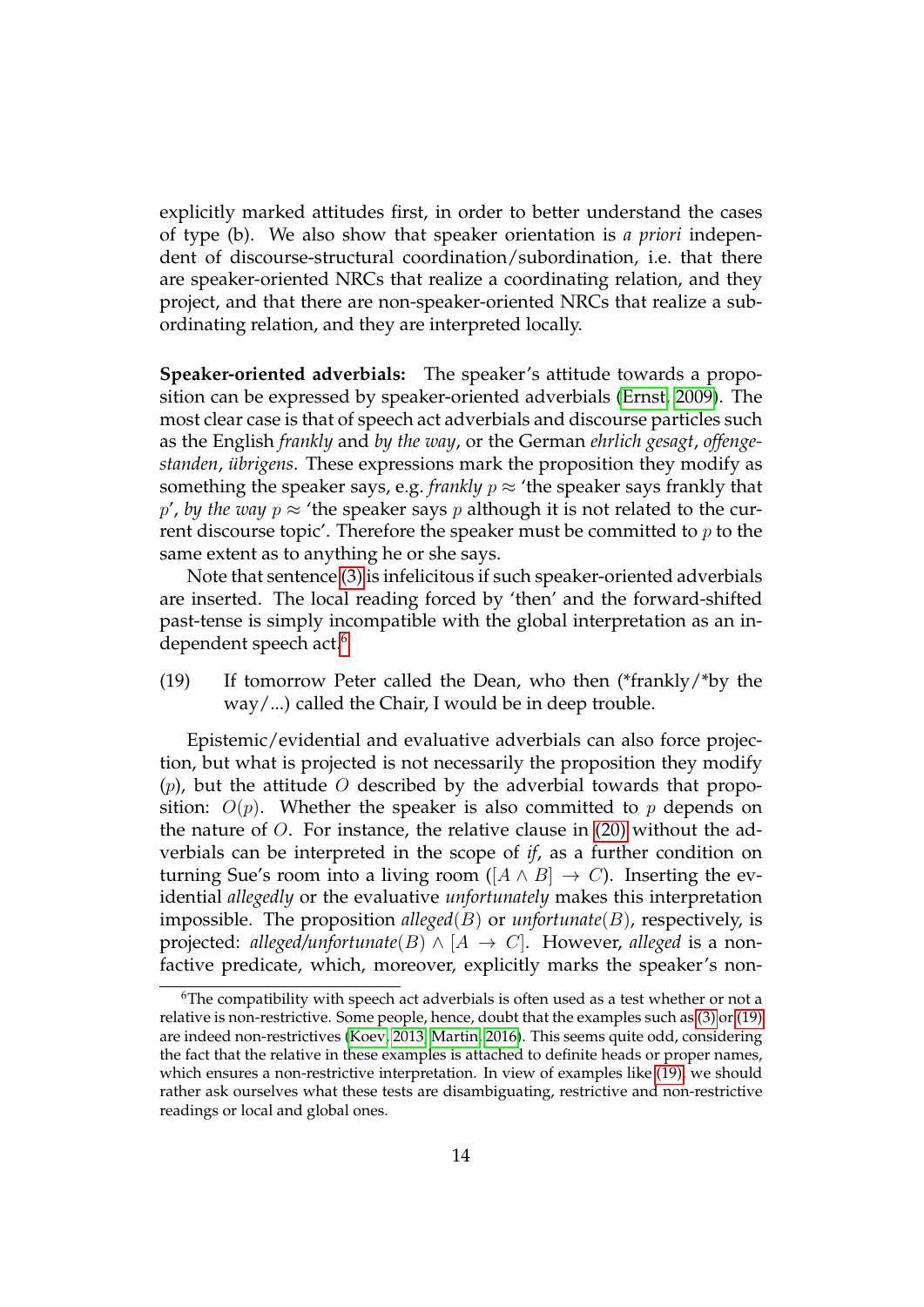commitment to B, whereas *unfortunate* is factive, leading to the effect that the speaker is committed both to the proposition that Bill moved to the former kitchen and to the evaluation of this fact as unfortunate: *B* ∧ *unfortunate*(*B*)  $\land$  [*A*  $\rightarrow$  *C*].

<span id="page-14-0"></span>(20) If Sue moved to Bill's room,  $A$ who (*allegedly*/*unfortunately*) moved to the former kitchen, B then Sue's room could become the new living room. C

In [\(20\),](#page-14-0) the coherence relation between A and B is *Parallel*, the clauses describe who moved or would move where—similar events with varying participants (cf. the definition of *Parallel* by [Kehler, 2002\)](#page-20-12). As was already mentioned, *Parallel* is a coordinating relation, nevertheless the NRC is interpreted globally if an appropriate speaker-oriented adverbial is present. Contrary to the hypothesis in [Poschmann](#page-20-5) [\(2018\)](#page-20-5), this suggests that projection is the effect of the adverbial rather than the type of coherence relation in this case.

**Speaker-oriented discourse connectives:** Adverbials like *allegedly* and *unfortunately* take one propositional semantic argument. Discourse connectives take two propositional arguments, and some of them are also speaker-oriented, i.e. indicate that the speaker holds an attitude towards one or both of those propositions. The subjectivity dimension in discourse connectives is best studied in the domain of causal markers [\(Sweetser,](#page-21-5) [1990;](#page-21-5) [Sanders and Sweetser, 2009\)](#page-20-13). The difference between speakeroriented and non-speaker-oriented causal markers can be illustrated by the German *deshalb* vs. *also*. The contrast between *A deshalb B* and *A also B* is roughly as between the paraphrases 'A, and for that reason B' and 'A, and for that reason I believe B', respectively.

- <span id="page-14-2"></span><span id="page-14-1"></span>(21) a. Eva hat Max kritisiert. *Deshalb* ärgert er sich. 'Eva criticized Max. That's why he is annoyed.'
	- b. Eva hat Max kritisiert. *Also* ärgert er sich. 'Eva criticized Max. So he is annoyed.'

This difference maps to a contrast in projection behaviour. As expected, *deshalb* favours local interpretation. In [\(22\),](#page-15-0) *deshalb* makes sure that the NRC is interpreted inside the conditional: The mood will be ruined if two things happen—Eva criticizing Max and Max getting annoyed, where the first causes the second. In contrast, *also* makes the NRC project, but the causal antecedent of the speaker's belief that Max is annoyed is not acces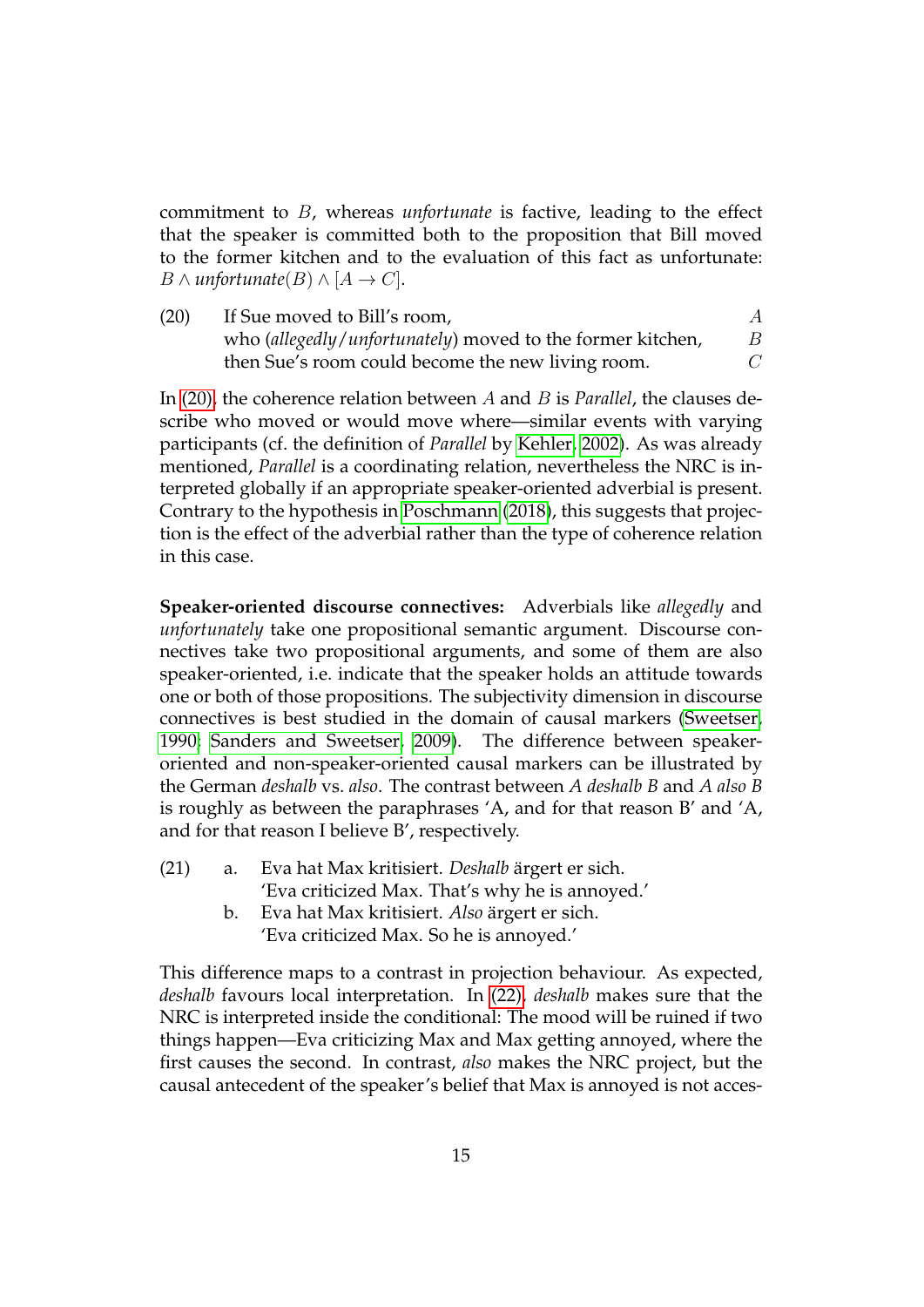sible in the global context,<sup>[7](#page-15-1)</sup> therefore [\(22\)](#page-15-0) is less felicitous with *also*. However, *also* is fine in [\(23\),](#page-15-2) where the causal antecedent for *also* is found in the previous sentence 'The meeting lasted 6 hours.'

- <span id="page-15-0"></span>(22) Wenn Eva Max kritisiert, der sich *deshalb/??also* argert, dann ist die ¨ Stimmung im Eimer. 'If Eva criticizes Max, who [Ger. *deshalb/also*] gets annoyed, then the party mood is ruined'
- <span id="page-15-2"></span>(23) Die Sitzung hat 6 Stunden gedauert! Wenn wir Peter, der *also* ziemlich müde gewesen sein muss, gefragt hätten, ob er auf ein Bier mitkommt, hätte er bestimmt abgesagt. 'The meeting lasted 6 hours! If we had asked Peter, who [Ger. *also*] must have been quite tired, to come along for a beer, he would have refused.'

Notice again, that the NRC is attached to the context by a coordinating coherence relation, and nevertheless projects, like in example [\(20\)](#page-14-0) above. Both *deshalb* and *also* express a *Result* relation, however, *deshalb* encodes a causal relation at the event level, whereas *also* encodes a causal relation between epistemic states of the speaker, which makes the NRC speakeroriented.

**Speaker-oriented coherence relations:** The contrast between speakeroriented and non-speaker-oriented discourse connectives extends to coherence relations more generally [\(Sanders, 1997\)](#page-20-14). That is, the understood relationship between two clauses may or may not involve or be based on the speaker's attitude to the content of one or both of the clauses, no matter if that attitude is signalled by an appropriate linguistic expression (e.g. a speaker-oriented connective), or remains implicit. In the latter case, figuring out what kind of relationship the speaker must have had in mind is a matter of pragmatic inference.

What we refer to here as speaker orientation corresponds closely to a well established parameter in most of the existing taxonomies of coherence relations. [Sanders et al.](#page-20-15) [\(1992\)](#page-20-15) call this parameter the *source of coherence* and distinguish between *semantic* and *pragmatic* relations. 'A relation

<span id="page-15-1"></span><sup>&</sup>lt;sup>7</sup>Some speakers interpret the relative clause as a consequence of the potential situation of Eva criticizing Max, but not as part of the condition for ruining the mood. The sentence can then be paraphrased as: If Eva criticizes Max, then he will be annoyed (I conclude) and the mood will be ruined. This requires projection followed by modal subordination in the consequent of the conditional, similar to a potential modally subordinated readings of [\(3-b\).](#page-2-4)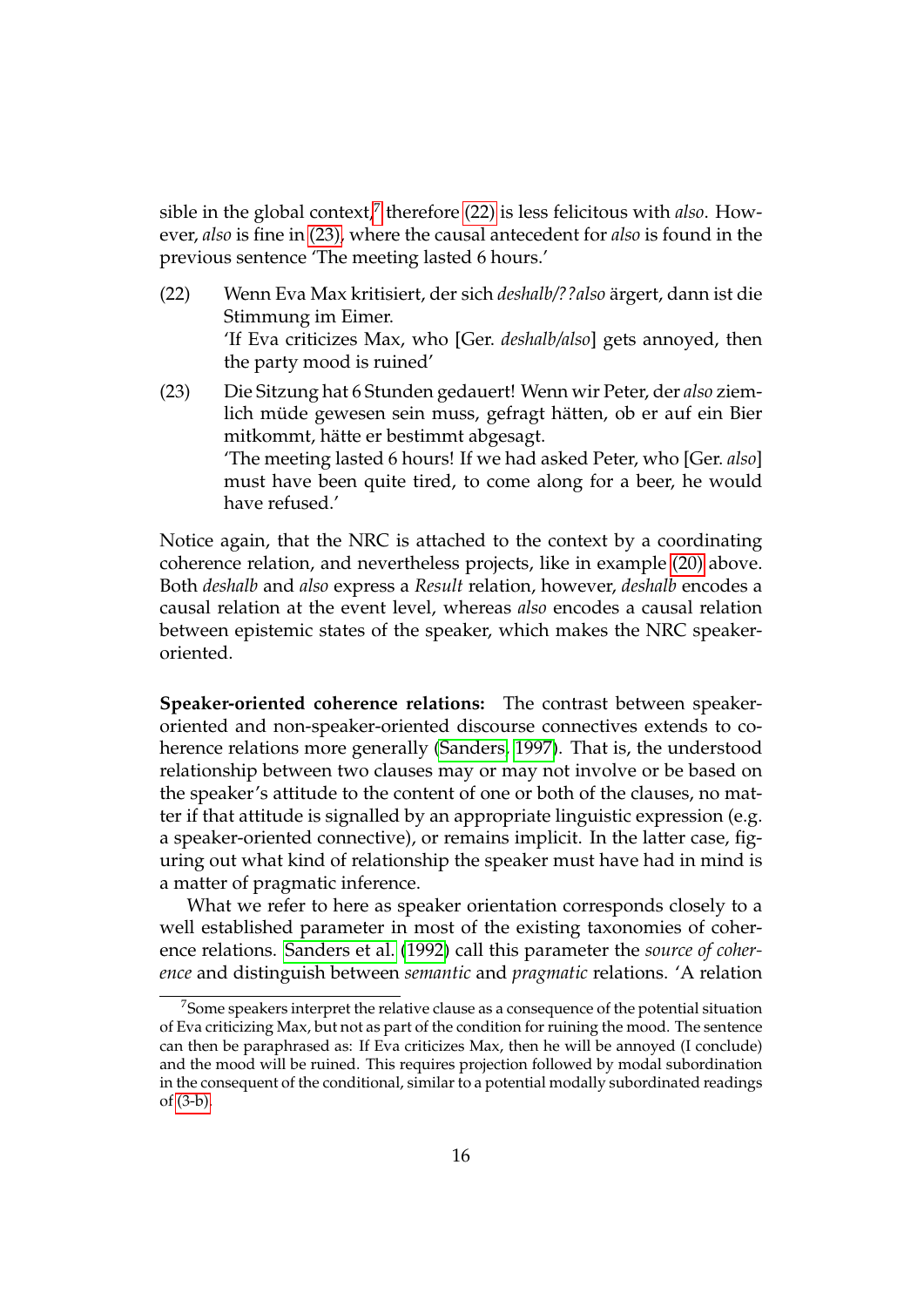is semantic if the discourse segments are related because of their propositional content. In this case the writer refers to the locutionary meaning of the segments. The coherence exists because the world that is described is perceived as coherent.' [\(Sanders et al., 1992,](#page-20-15) p. 7.) For instance, a causal relation between the events in [\(21-a\)](#page-14-1) is in this sense a manifestation of coherence in the real world, and the connective *deshalb* expresses a semantic coherence relation. In contrast, 'a relation is pragmatic if the discourse segments are related because of the illocutionary meaning of one or both of the segments. In pragmatic relations the coherence relation concerns the speech act status of the segments. The coherence exists because of the writer's goal-oriented communicative acts.' [\(Sanders et al., 1992,](#page-20-15) p. 8.) In this sense, the coherence relation expressed by *also* in [\(21-b\)](#page-14-2) is a causal relation between two assertions. A similar distinction between *ideational* and *pragmatic* relations is made by [Redeker](#page-20-16) [\(1990\)](#page-20-16). [Mann and Thompson](#page-20-17) [\(1988\)](#page-20-17) in turn distinguish *subject matter* vs. *presentational* relations: 'Subject matter relations are those whose intended effect is that the reader *recognizes* the relation in question; presentational relations are those whose intended effect is to *increase some inclination* in the reader, such as the desire to act or the degree of positive regard for, belief in, or acceptance of the nucleus.' [\(Mann and Thompson, 1988,](#page-20-17) p. 257.) This is not the same distinction as Sanders et al.'s source of coherence but overlaps substantially with it.

In this paper, we assume a somewhat weaker notion of speaker orientation than both Sanders et al.'s pragmatic source of coherence and Mann and Thompson's presentational category. Whenever the coherence relation implies that the speaker holds an attitude to one or both of the discourse segments the relation is speaker-oriented. We do not commit to the assumption that this must necessarily result from the segment having its own illocutionary force, which is a condition that follows from Sanders et al.'s definition of pragmatic relations. However, if it does have an illocutionary force, then the speaker necessarily holds an attitude towards its propositional content, e.g. belief in the case of an assertion. Similarly, it is not necessary for a speaker-oriented coherence relation that one segment is intended to affect the hearer's attitude towards the other, as is the case for Mann and Thompson's presentational relations. However, if a relation is presentational, then it is also speaker-oriented, because the speaker expresses the *desire* that the hearer holds a particular attitude towards the content of one segment, and *presents* the other segment with the *goal* to affect that attitude, which implies that it has an illocutionary force. Therefore the speaker holds an attitude towards both segments, so the relation is speaker-oriented.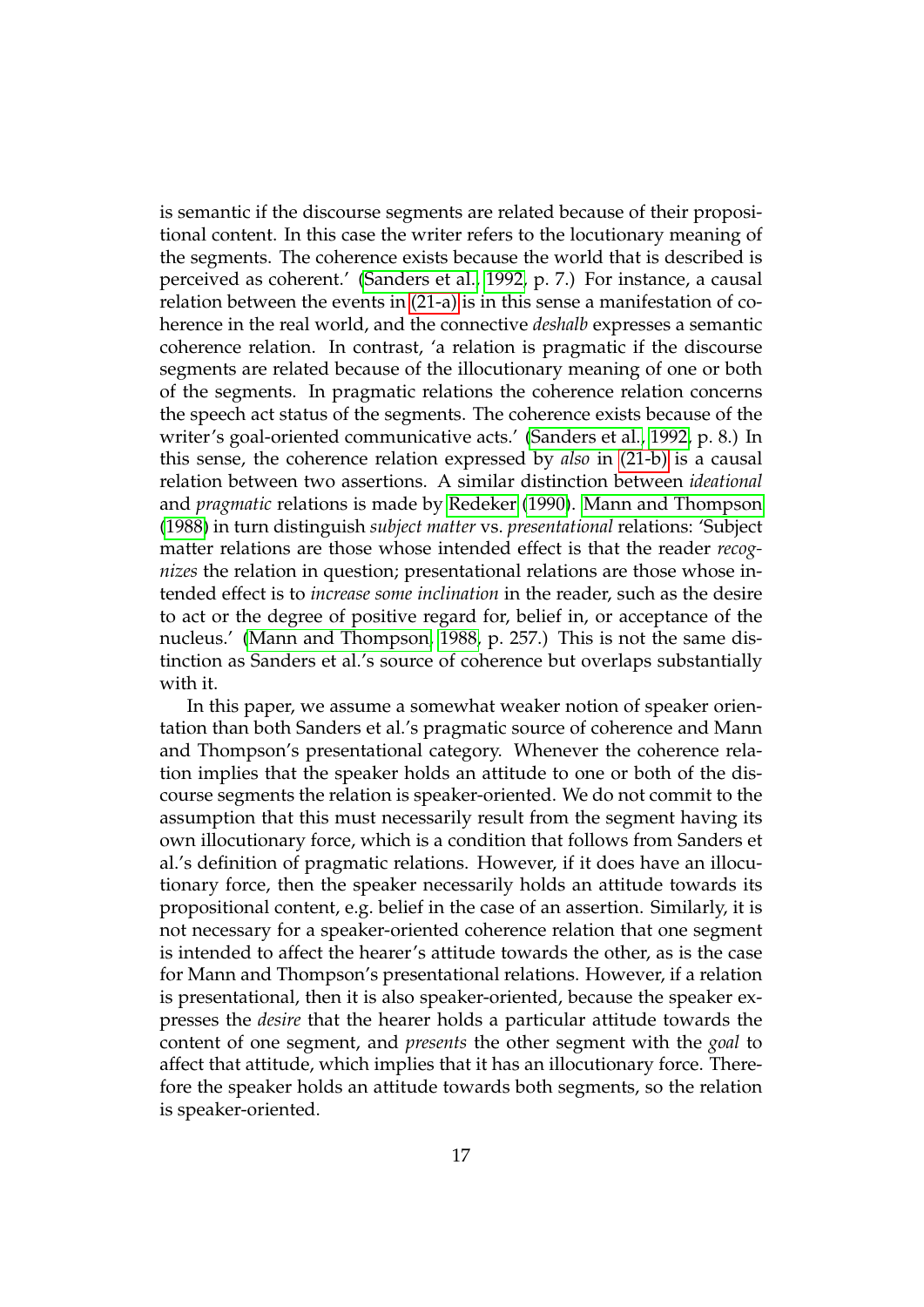Our main claim is that in the cases where the coherence relation by which an NRC is connected to its context is not explicitly marked, and there are no other linguistic cues that force projection (such as speakeroriented adverbials), its projection behaviour will depend on the inferred coherence relation. If a speaker-oriented relation is inferred, the proposition expressed by the NRC is attributed to the speaker and therefore projects. For instance, this is the case in examples [\(1\)](#page-0-0) and [\(10-b\),](#page-7-4) repeated below as [\(24\)](#page-17-0) and [\(25\),](#page-17-1) as well as in [\(26\),](#page-17-2) a variant of [\(13\),](#page-9-2) where the unspecific indefinite *someone* is replaced by a definite *Peter*. In all the three cases, the conditional as a whole is more plausible with than without the NRC. That is, the conditional probability of 'if A then  $C'$  given B is higher than the unconditional probability of 'if  $A$  then  $C'$ , which is a case for a speaker-oriented *Explanation\** relation (or *Evidence* [Asher and Lascarides,](#page-20-18) [2003,](#page-20-18) p. 162), where the subordinate segment gives the reason to believe the superordinate one: *Explanation*<sup>\*</sup> (*'if A* then  $C'$ ,  $B$ ).<sup>[8](#page-17-3)</sup>

<span id="page-17-1"></span><span id="page-17-0"></span>

| (24) | If Peter called the Dean,                                                      | А              |
|------|--------------------------------------------------------------------------------|----------------|
|      | who hates me,                                                                  | B              |
|      | I would be in trouble.                                                         | $\mathcal{C}$  |
| (25) | Wenn Gerd Dr. Meier erreicht,                                                  | A              |
|      | der über das passende Gegengift verfügt,                                       | B              |
|      | kann Gerd gerettet werden.                                                     | $\overline{C}$ |
|      | 'If Gerd reaches Dr. Meier, who has the right antidote,<br>Gerd can be saved.' |                |
| (26) | If Peter wears this jacket,                                                    | A              |
|      | which is too big for him,                                                      | B              |
|      | he will look silly.                                                            |                |

<span id="page-17-2"></span>In all these cases the coherence relation unpacks to something like: The speaker asserts  $B$  to make 'if  $A$  then  $C'$  more plausible to the hearer. This entails in the first place that the speaker asserts  $B$ , that is, the speaker is committed to  $B$  as to anything she asserts.

If a non-speaker-oriented relation is inferred between the NRC and its host clause, such as *Parallel* in [\(12\)](#page-9-1) or *Narration* in [\(10-a\),](#page-7-5) repeated below,

<span id="page-17-3"></span><sup>8</sup>While it is usually assumed that the coordination/subordination feature classifies coherence relations, that is, for instance, *Explanation* is always subordinating, and *Contrast* is always coordinating, the speaker orientation feature "crosscuts" coherence relation, so we get a speaker-oriented and a non-speaker-oriented version of the same relation. We adopt the \*-notation (e.g. *Explanation\**) used in Segmented Discourse Representation Theory (SDRT, [Asher and Lascarides, 2003\)](#page-20-18) for a narrower category of metatalk relations to indicate that a speaker-oriented version of the relation is meant.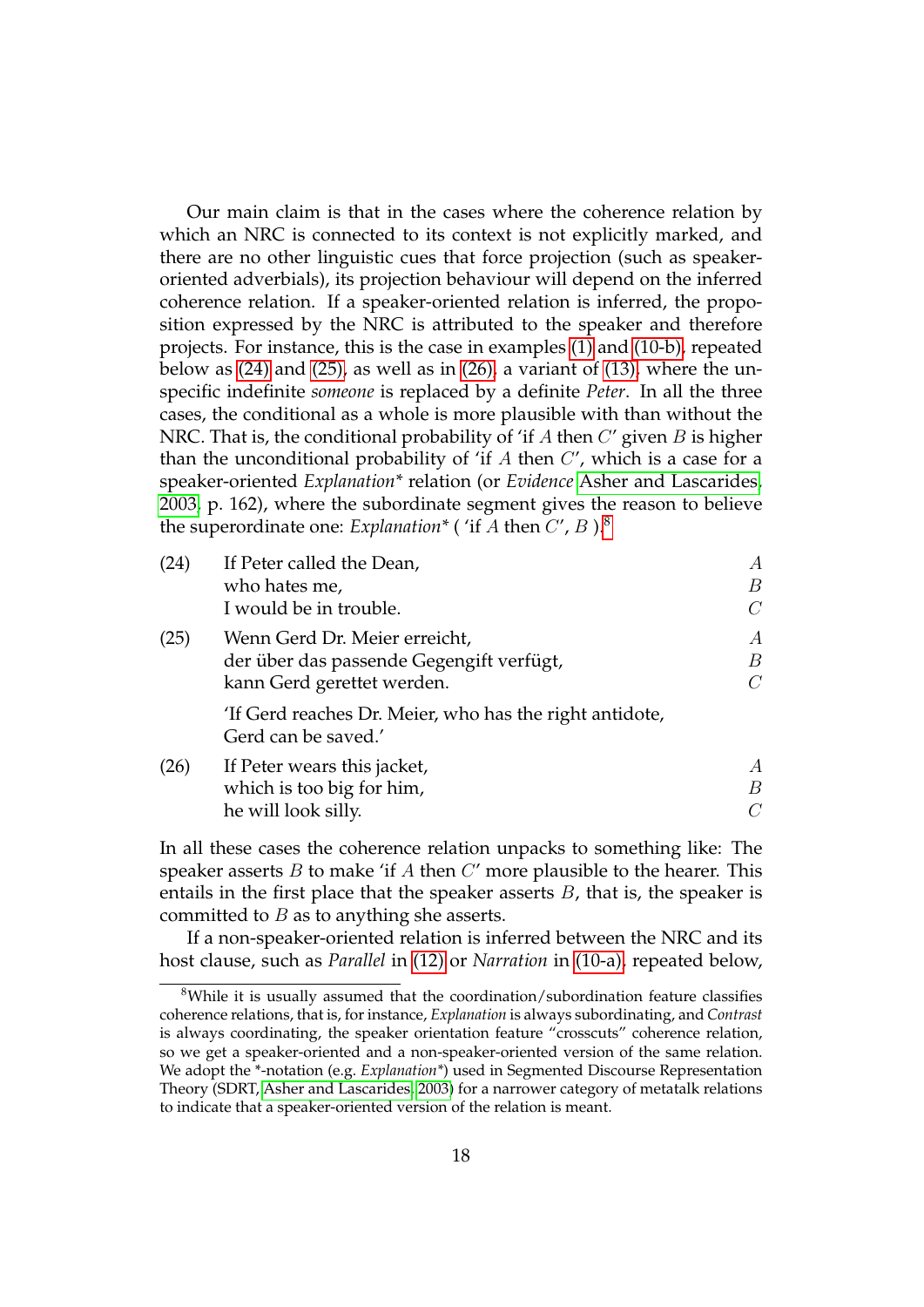the NRC is interpreted locally.

| (27) | If Mary stands in front of Peter,                                                                          |           |
|------|------------------------------------------------------------------------------------------------------------|-----------|
|      | who moves a little closer to Max,                                                                          | Parallel  |
|      | everyone will fit into the picture.                                                                        |           |
| (28) | Wenn Gerd Dr. Meier erreicht,<br>der ihm das passende Gegengift verabreicht,<br>kann Gerd gerettet werden. | Narration |
|      | 'If Gerd reaches Dr. Meier, who gives him the right antidote,<br>Gerd can be saved.'                       |           |

There is not much to say about these cases. Nothing special forces a global interpretation here, no speaker-oriented adverbial or connective, no speaker-oriented coherence relation, so the NRCs are interpreted in their syntactic position as any other subordinate clause.

Finally, the following example shows that an NRC connected to its host clause by a subordinating but non-speaker-oriented coherence relation is also interpreted locally. The *Elaboration* in [\(29\)](#page-18-0) is an instance of such a relation. Strictly speaking, this is an instance of *Entity-Elaboration* (*E-Elaboration*). "Normal" *Elaboration* holds between two descriptions of the same eventuality. *E-Elaboration* gives a more detailed description of an entity mentioned in the first sentence. In [\(29\),](#page-18-0) the NRC provides details on the content of Bill's email, mentioned in the conditional clause.

<span id="page-18-0"></span>(29) If you get an email from Bill, who writes that he got a new job, don't trust it.

Obviously, the sentence does not imply that Bill does or will write that he got a new job in any case, or if the addressee gets his email. The NRC contributes a further condition in the scope of *if*. This shows once again that local vs. global interpretation of NRCs depends primarily on speaker orientation, rather than on discourse-structural subordination.

## **6 Conclusion and Outlook**

In this paper we set out to investigate the conditions under which nonrestrictive relative clauses can have local readings. We have found additional evidence for Schlenker's [\(2013\)](#page-21-1) and Poschmann's [\(2018\)](#page-20-5) view that a major factor determining whether an NRC is interpreted locally or globally is the coherence relation by which it is attached to its host clause or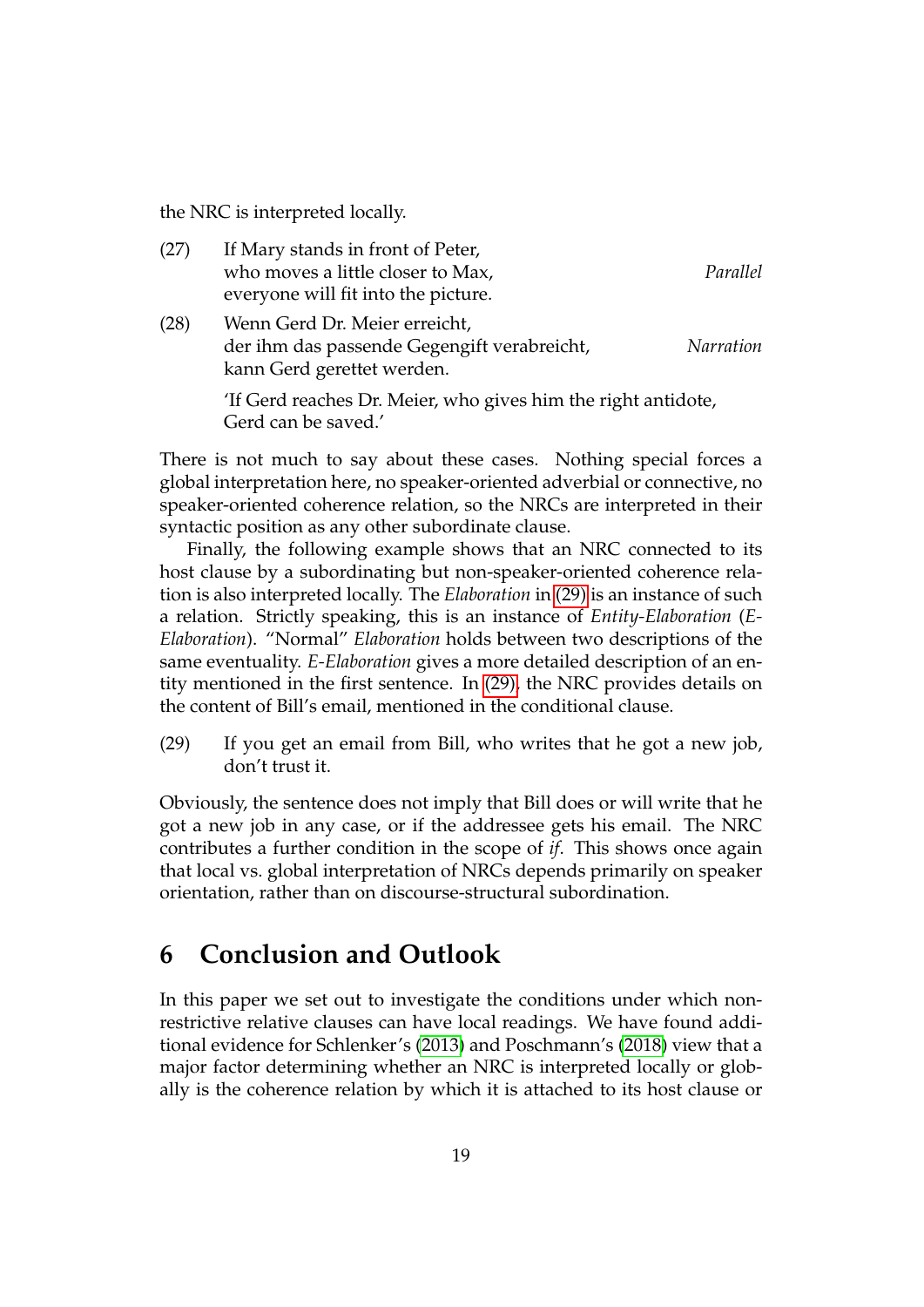broader context. Furthermore, we have shown that some ideas circulating in the community and in the literature towards a theoretical explanation of this phenomenon do not prove fruitful in the face of new observations that we have presented. In particular, although Holler's [\(2005\)](#page-20-6) syntactic account of continuative vs. appositive relative clauses at first glance seems to be sensitive to just the right feature of coherence relations—discoursestructural coordination vs. subordination—for embedded NRCs it predicts a pattern exactly opposite to the observed one. Similarly, an attempt to treat local readings of NRCs by analogy with the trapping of presuppositions along the lines of [van der Sandt](#page-21-2) [\(1992\)](#page-21-2) and [Zeevat](#page-21-4) [\(2016\)](#page-21-4) both generates unwanted local readings in some cases, and fails to predict attested ones in other cases.

Although we believe that the actual pattern is approximated rather well by Poschmann's [\(2018\)](#page-20-5) generalization that NRCs attached to their host clauses by coordinating coherence relations tend to be interpreted locally, and otherwise globally, we have argued that this relationship must be indirect. Crucially, it is not coordination/subordination, but rather Sanders et al.'s [\(1992\)](#page-20-15) source of coherence—the opposition between speaker-oriented and non-speaker-oriented coherence relations—that has a direct link to NRC scope. In particular, if an NRC is connected to its host clause by a non-speaker-oriented coherence relation it can be interpreted locally (even if the relation is subordinating), and if the NRC is speakeroriented it is interpreted globally (even if its relation to the host clause is coordinating).

One of the most radical conclusions of our study is perhaps that NRCs must be interpreted locally by default, just like other kinds of subordinate clauses. In order for an NRC to be interpreted globally, speaker orientation must be either explicitly indicated by an adverbial or connective, or it must follow from a speaker-oriented coherence relation. The idea is that in all these cases an appropriate attitude operator anchored to the speaker takes scope over the proposition contributed by the NRC.

However, this approach still leaves open the most crucial question. Why are NRCs interpreted globally, i.e. as speaker-oriented, most of the time? Why does it take so much effort—setting up the context right and introducing explicit markers—to make the local, i.e. continuative/nonspeaker-oriented interpretation accessible? For reasons of space we could not pay due attention to this question. Some more detailed discussion of this issue can be found in Authors (2018), although it largely remains a task for future research.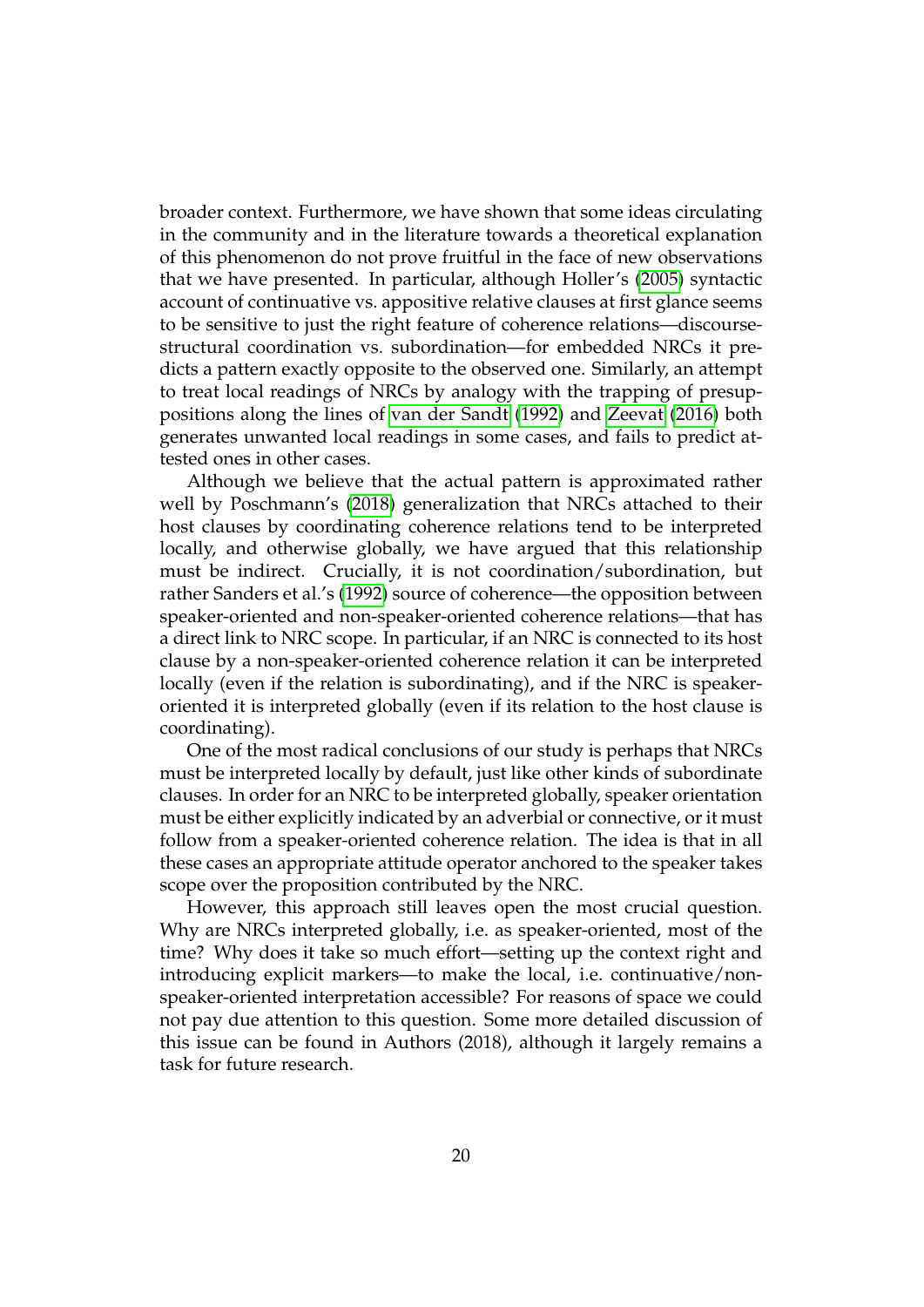## **References**

- <span id="page-20-4"></span>AnderBois, S., Brasoveanu, A., Henderson, R., 2011. Crossing the appositive/at-issue meaning boundary. In: Semantics and Linguistic Theory (SALT) 20. pp. 328–346.
- <span id="page-20-18"></span>Asher, N., Lascarides, A., 2003. Logics of Conversation. Studies in Natural Language Processing. Cambridge University Press.
- <span id="page-20-7"></span>Asher, N., Vieu, L., 2005. Subordinating and coordinating discourse relations. Lingua 115, 591–610.
- <span id="page-20-0"></span>Chierchia, G., McConnell-Ginet, S., 1990. Meaning and grammar. MIT Press.
- <span id="page-20-11"></span>Ernst, T., 2009. Speaker-oriented adverbs. Natural Language & Linguistic Theory 27 (3), 497–544.
- <span id="page-20-9"></span>Harris, J. A., Potts, C., 2009. Perspective-shifting with appositives and expressives. Linguistics and Philosophy 32 (6), 523–552.
- <span id="page-20-10"></span>Heim, I., Kratzer, A., 1998. Semantics in Generative Grammar. Blackwell.
- <span id="page-20-6"></span>Holler, A., 2005. Weiterführende Relativsätze. Empirische und theoretische Aspekte. Akademie Verlag, Berlin.
- <span id="page-20-12"></span>Kehler, A., 2002. Coherence, Reference, and the Theory of Grammar. CSLI Publications.
- <span id="page-20-2"></span>Koev, T. K., 2013. Apposition and the structure of discourse. Ph.D. thesis, Rutgers University-Graduate School-New Brunswick.
- <span id="page-20-17"></span>Mann, W. C., Thompson, S., 1988. Rhetorical Structure Theory: Toward a functional theory of text organization. Text 8 (3), 243–281.
- <span id="page-20-8"></span>Martin, S., 2016. Supplemental update. Semantics and Pragmatics 9.
- <span id="page-20-3"></span>McCawley, J. D., 1982. Parentheticals and discontinuous constituent structure. Linguistic Inquiry 13, 91–106.
- <span id="page-20-5"></span>Poschmann, C., 2018. Embedding non-restrictive relative clauses. In: Sauerland, U., Solt, S. (Eds.), Sinn und Bedeutung 22. Vol. 2 of ZASPiL 61. ZAS, Berlin, pp. 235–252.
- <span id="page-20-1"></span>Potts, C., 2005. The Logic of Conventional Implicatures. Oxford University Press.
- <span id="page-20-16"></span>Redeker, G., 1990. Ideational and pragmatic markers of discourse structure. Journal of pragmatics 14 (3), 367–381.
- <span id="page-20-14"></span>Sanders, T., 1997. Semantic and pragmatic sources of coherence: On the categorization of coherence relations in context. Discourse Processes 24, 119–147.
- <span id="page-20-13"></span>Sanders, T., Sweetser, E. (Eds.), 2009. Causal categories in discourse and cognition. De Gruyter Mouton.
- <span id="page-20-15"></span>Sanders, T. J. M., Spooren, W. P. M., Noordman, L. G. M., 1992. Toward a taxonomy of coherence relations. Discourse Processes 15 (1), 1–35.